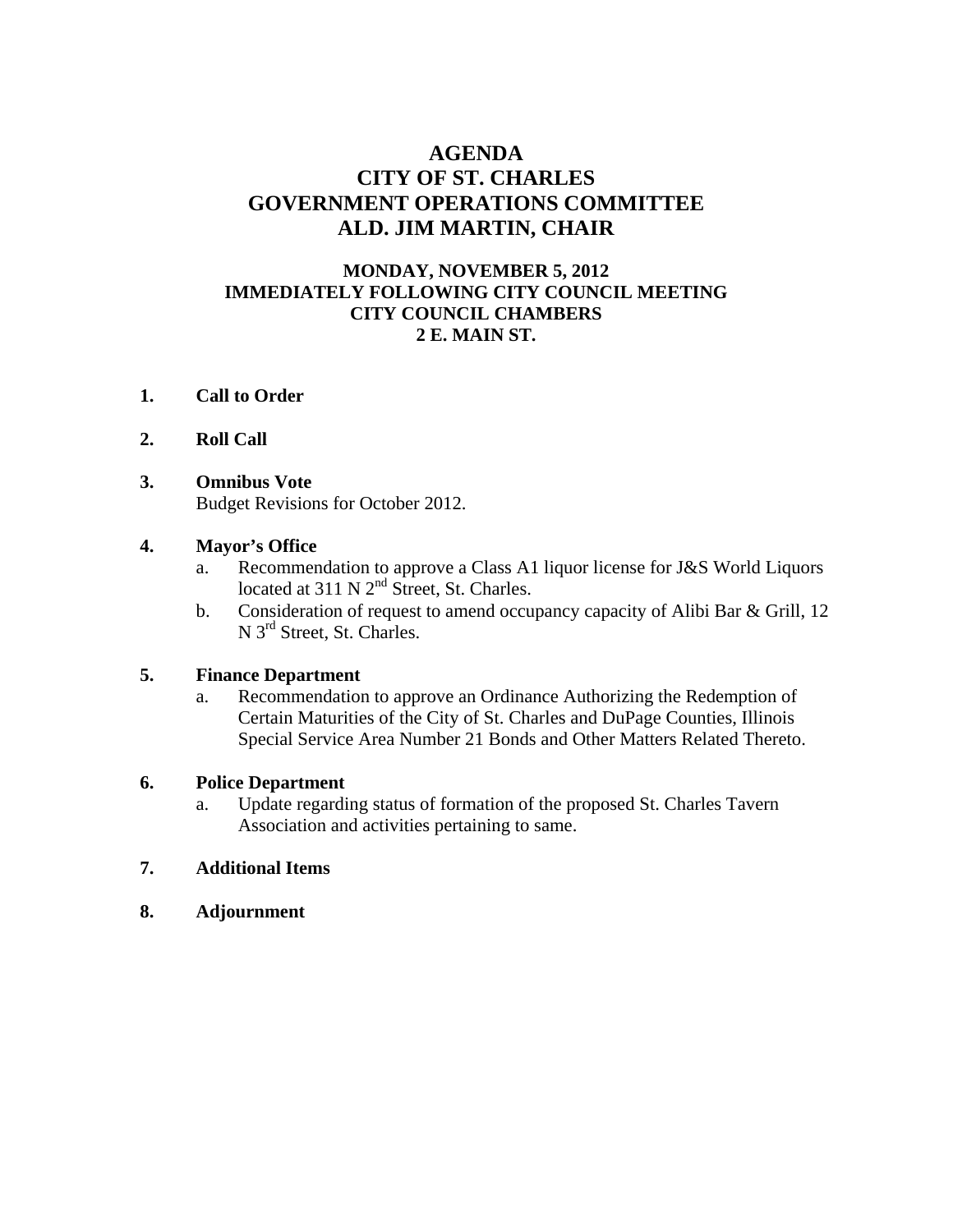|       | ັ                                 |        |     | ັ                                       |         |                                                  |                             |                                                               |                            |                             |      |                            |
|-------|-----------------------------------|--------|-----|-----------------------------------------|---------|--------------------------------------------------|-----------------------------|---------------------------------------------------------------|----------------------------|-----------------------------|------|----------------------------|
| FB240 | Date 11/01/12<br>Time $12:02$     |        |     |                                         |         | For Fiscal Year 2013<br>Budget 100               | Budget Journal Edit Listing | Company 1000 - City of St. Charles<br>FY 12/13 Revised Budget | <b>USD</b><br><b>USD</b>   |                             | Page |                            |
|       | Journal Entry N<br>Status History |        |     | 68 Budget Transfers                     |         | Operator CI\jherr                                |                             | Adjustment Code TRF Budget Transfer                           |                            | Active                      |      |                            |
| Line  |                                   | Co Bud | Prd |                                         | Account | <b>SC</b>                                        |                             |                                                               | Debit                      | Credit                      |      |                            |
|       | 1000                              | 100    | 6   | 100200<br>Internet Circuit Charges      |         | 54253-0000 FB<br>Desc: Transfer funds to 54254   |                             |                                                               |                            | 1,500.00                    |      |                            |
|       | 2 1000 100                        |        |     | 6 100200<br>Hosted and Hosting Services |         | 54254-0000 FB<br>Desc: Transfer funds from 54253 |                             |                                                               | 1,500.00                   |                             |      |                            |
|       | 3 1000 100<br>Software Licenses   |        |     | 6 100200                                |         | 54250-0000 FB<br>Desc: Transfer funds to 54254   |                             |                                                               |                            | 350.00                      |      |                            |
|       | 4 1000                            | 100    |     | 6 100200<br>Hosted and Hosting Services |         | 54254-0000 FB<br>Desc: Transfer funds from 54250 |                             |                                                               | 350.00                     |                             |      |                            |
|       |                                   |        |     | *** Totals For Journal Entry N-         | 68,     | Source Code FB                                   | Base:<br>Unit:              |                                                               | Debits<br>1,850.00<br>0.00 | Credits<br>1,850.00<br>0.00 |      | Difference<br>0.00<br>0.00 |
|       |                                   |        |     | *** Totals For Journal Entry N-         | 68      |                                                  | Base:<br>Unit:              |                                                               | Debits<br>1,850.00<br>0.00 | Credits<br>1,850.00<br>0.00 |      | Difference<br>0.00<br>0.00 |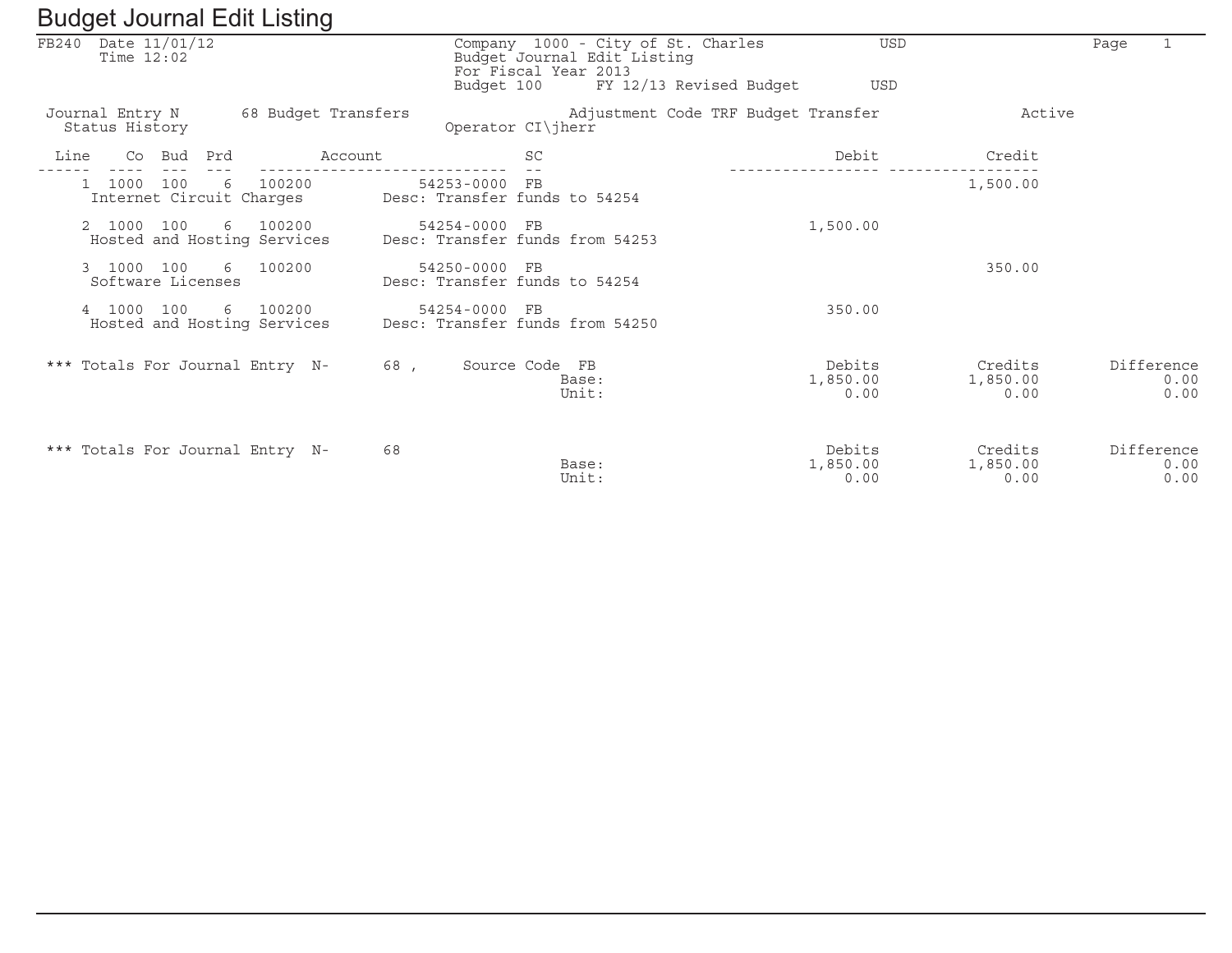| ັ                                                | ັ                  |                                            |                                                                                           |                                     |                              |                            |
|--------------------------------------------------|--------------------|--------------------------------------------|-------------------------------------------------------------------------------------------|-------------------------------------|------------------------------|----------------------------|
| Date 11/01/12<br>FB240<br>Time $12:02$           |                    |                                            | Company 1000 - City of St. Charles<br>Budget Journal Edit Listing<br>For Fiscal Year 2013 | USD                                 |                              | 2<br>Page                  |
|                                                  |                    | Budget 100                                 |                                                                                           | FY 12/13 Revised Budget<br>USD      |                              |                            |
| Journal Entry N<br>Status History                | 69 Budget Transfer |                                            | Operator CI\jherr                                                                         | Adjustment Code TRF Budget Transfer | Active                       |                            |
| Line<br>Co<br>Bud                                | Prd<br>Account     |                                            | SC                                                                                        | Debit                               | Credit                       |                            |
| 1000<br>100<br>$\mathbf{1}$<br>Land Improvements | 513500<br>6        | 56101-0000<br>Desc: Trsf to AU 513501      | $_{\rm FB}$                                                                               |                                     | 30,350.00                    |                            |
| 1000<br>100<br>Land Improvements                 | 513501<br>6        | 56101-0000 FB<br>Desc: Trsf from AU 513500 |                                                                                           | 30,350.00                           |                              |                            |
| *** Totals For Journal Entry N-                  |                    | 69,                                        | Source Code FB<br>Base:<br>Unit:                                                          | Debits<br>30,350.00<br>0.00         | Credits<br>30,350.00<br>0.00 | Difference<br>0.00<br>0.00 |
| *** Totals For Journal Entry N-                  |                    | 69                                         | Base:<br>Unit:                                                                            | Debits<br>30,350.00<br>0.00         | Credits<br>30,350.00<br>0.00 | Difference<br>0.00<br>0.00 |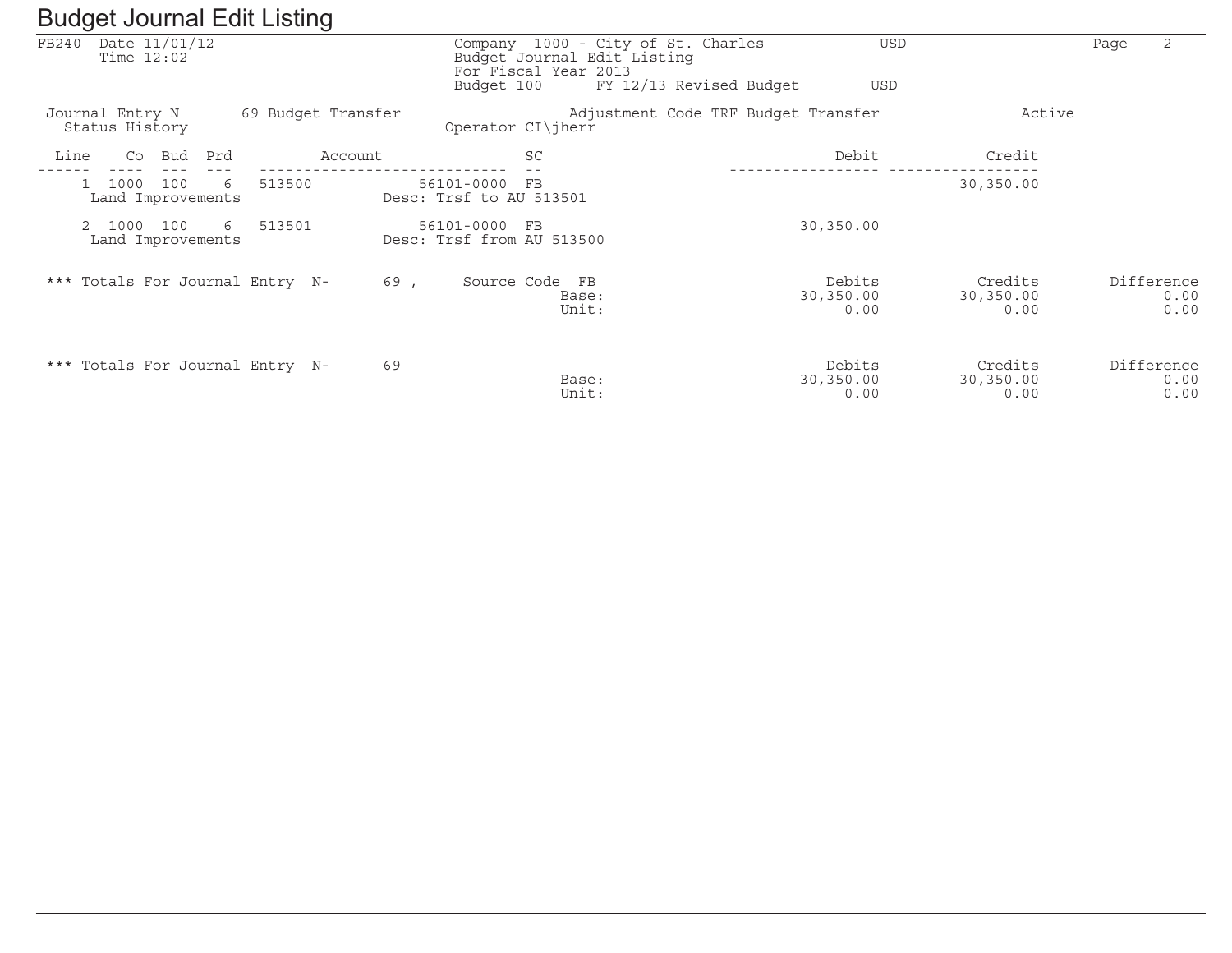| Buyyot bournar Eure Elberry                          |                                                                                                                                 |                            |                             |                            |
|------------------------------------------------------|---------------------------------------------------------------------------------------------------------------------------------|----------------------------|-----------------------------|----------------------------|
| FB240 Date 11/01/12<br>Time $12:02$                  | Company 1000 - City of St. Charles<br>Budget Journal Edit Listing<br>For Fiscal Year 2013<br>Budget 100 FY 12/13 Revised Budget | <b>USD</b><br>USD          |                             | 3<br>Page                  |
| Journal Entry N 70 Budget Addition<br>Status History | Adjustment Code ADD Budget Addition<br>Operator CI\jherr                                                                        |                            | Active                      |                            |
| Account<br>Co Bud Prd<br>Line                        | <b>SC</b>                                                                                                                       | Debit                      | Credit                      |                            |
| 1 1000 100 6 803500<br>Liability Claims              | 55180-0000 FB<br>Desc: Prop Dmg Claim-Mulrooney                                                                                 | 820.00                     |                             |                            |
| 6 803900<br>2 1000 100<br>Available Resources        | 31199-0000 FB<br>Desc: Prop Dmg Claim-Mulrooney                                                                                 |                            | 820.00                      |                            |
| 6 100511<br>3 1000 100<br>Tree Service               | 54303-0000 FB<br>Desc: Tree Watering/App CC 8.06.12                                                                             | 5,445.00                   |                             |                            |
| 6 100900<br>4 1000 100<br>Available Resources        | 31199-0000 FB<br>Desc: Tree Watering/App CC 8.06.12                                                                             |                            | 5,445.00                    |                            |
| 6 100511<br>5 1000 100<br>Tree Service               | 54303-0000 FB<br>Desc: Storm Dmg/App CC 8.06.12                                                                                 | 2,826.00                   |                             |                            |
| 6 1000 100<br>6 100900<br>Available Resources        | 31199-0000 FB<br>Desc: Storm Dmg/App CC 8.06.12                                                                                 |                            | 2,826.00                    |                            |
| *** Totals For Journal Entry N- 70, Source Code FB   | Base:<br>Unit:                                                                                                                  | Debits<br>9,091.00<br>0.00 | Credits<br>9,091.00<br>0.00 | Difference<br>0.00<br>0.00 |
| *** Totals For Journal Entry N-                      | 70<br>Base:<br>Unit:                                                                                                            | Debits<br>9,091.00<br>0.00 | Credits<br>9,091.00<br>0.00 | Difference<br>0.00<br>0.00 |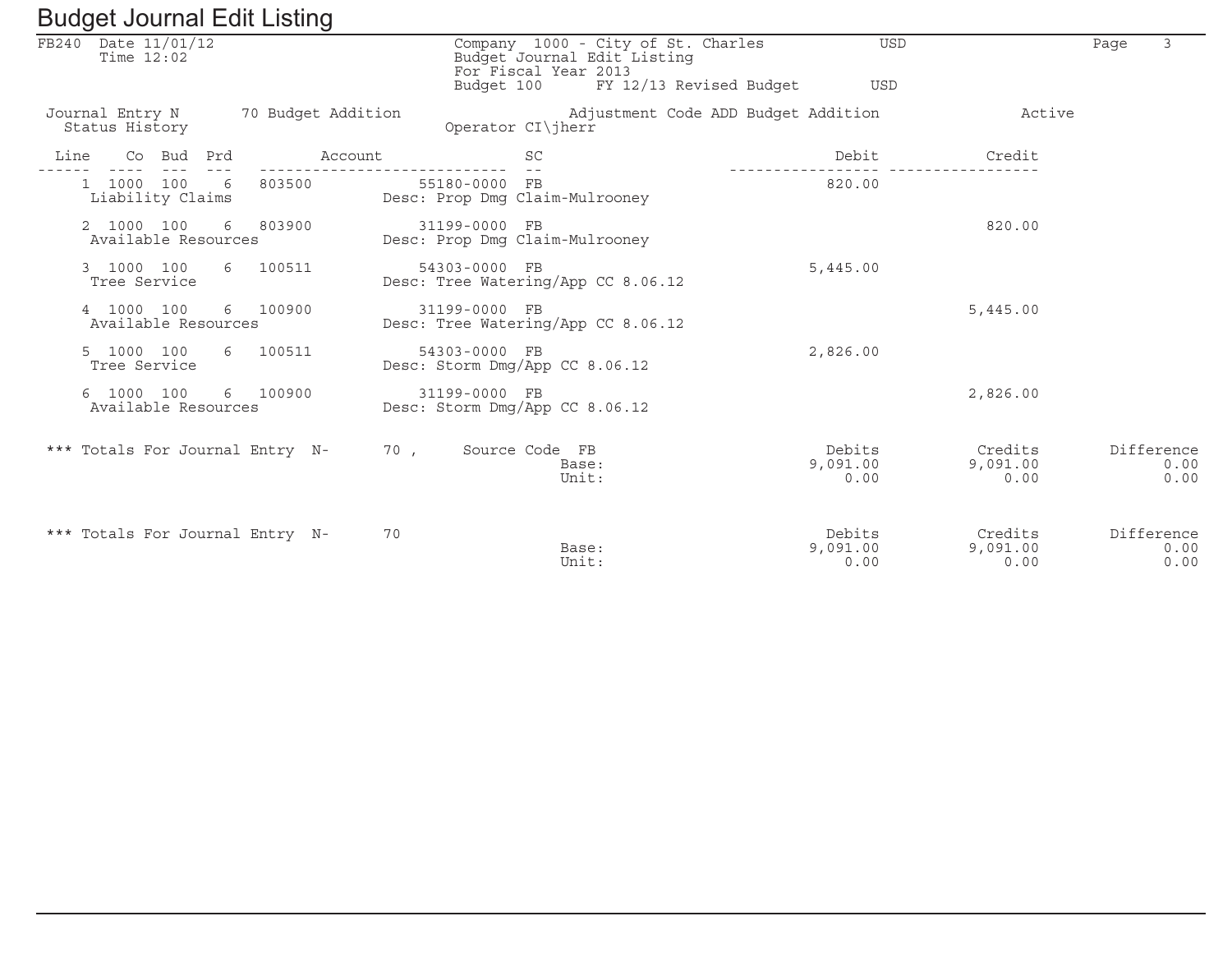| FB240 | Date 11/01/12<br>Time $12:02$     |            |                                          |         |     |                      |                | Company 1000 - City of St. Charles<br>Budget Journal Edit Listing<br>For Fiscal Year 2013 |                         | <b>USD</b>                                              |                              | Page | $\overline{4}$             |
|-------|-----------------------------------|------------|------------------------------------------|---------|-----|----------------------|----------------|-------------------------------------------------------------------------------------------|-------------------------|---------------------------------------------------------|------------------------------|------|----------------------------|
|       |                                   |            |                                          |         |     | Budget 100           |                |                                                                                           | FY 12/13 Revised Budget | <b>USD</b>                                              |                              |      |                            |
|       | Journal Entry N<br>Status History |            | 71 Roll Forward Projects                 |         |     | Operator $CI\ $ herr |                |                                                                                           |                         | Adjustment Code RFB Roll Forward Budget for Proj Active |                              |      |                            |
| Line  | Co                                | Bud<br>Prd |                                          | Account |     |                      | SC             |                                                                                           |                         | Debit                                                   | Credit                       |      |                            |
|       | 1000                              | 100        | 220551<br>6                              |         |     | 56160-0000           | FB             | Construction Engineering - Capit Desc: Royal Fox Lift Station CE                          |                         | 94,889.00                                               |                              |      |                            |
|       | 2 1000                            | 100        | 6 220900<br>Budget Roll Forward-Projects |         |     | 31197-0000           | F <sub>B</sub> | Desc: Royal Fox Lift Station CE                                                           |                         |                                                         | 94,889.00                    |      |                            |
|       |                                   |            | *** Totals For Journal Entry N-          |         | 71, | Source Code FB       |                | Base:<br>Unit:                                                                            |                         | Debits<br>94,889.00<br>0.00                             | Credits<br>94,889.00<br>0.00 |      | Difference<br>0.00<br>0.00 |
|       |                                   |            | *** Totals For Journal Entry N-          |         | 71  |                      |                | Base:<br>Unit:                                                                            |                         | Debits<br>94,889.00<br>0.00                             | Credits<br>94,889.00<br>0.00 |      | Difference<br>0.00<br>0.00 |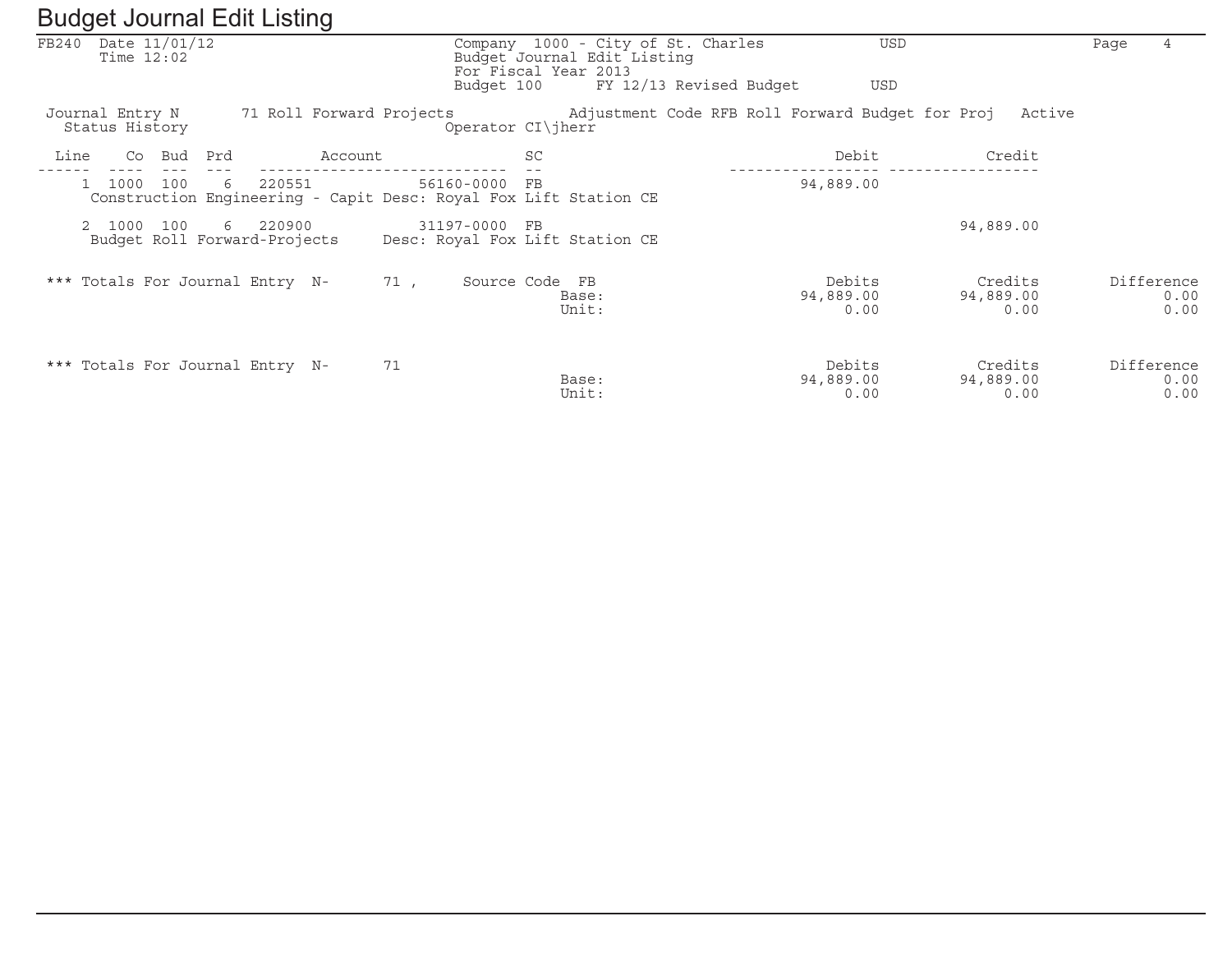| FB240 | Date 11/01/12<br>Time $12:02$                 |                    |     | Company 1000 - City of St. Charles<br>Budget Journal Edit Listing<br>For Fiscal Year 2013 |                                     | <b>USD</b>                   | 5<br>Page                  |
|-------|-----------------------------------------------|--------------------|-----|-------------------------------------------------------------------------------------------|-------------------------------------|------------------------------|----------------------------|
|       |                                               |                    |     | Budget 100                                                                                | FY 12/13 Revised Budget             | USD                          |                            |
|       | Journal Entry N<br>Status History             | 72 Budget Addition |     | Operator $CI\ $ herr                                                                      | Adjustment Code ADD Budget Addition | Active                       |                            |
| Line  | Bud<br>Co                                     | Prd<br>Account     |     | <b>SC</b>                                                                                 | Debit                               | Credit                       |                            |
|       | 1000<br>100<br>Repair & Maint - Facilities    | 100511<br>6        |     | 54450-0000<br>FB<br>Desc: Repair AC/Storm Damage/CC10.1                                   | 24,797.00                           |                              |                            |
|       | 2 1000<br>100<br>Risk Insurance Reimbursement | 8 100999           |     | 48101-0000 FB<br>Desc: Ins Recovery/7.1 Storm Damage                                      |                                     | 24,797.00                    |                            |
|       | *** Totals For Journal Entry N-               |                    | 72, | Source Code FB<br>Base:<br>Unit:                                                          | Debits<br>24,797.00<br>0.00         | Credits<br>24,797.00<br>0.00 | Difference<br>0.00<br>0.00 |
|       | *** Totals For Journal Entry N-               |                    | 72  | Base:<br>Unit:                                                                            | Debits<br>24,797.00<br>0.00         | Credits<br>24,797.00<br>0.00 | Difference<br>0.00<br>0.00 |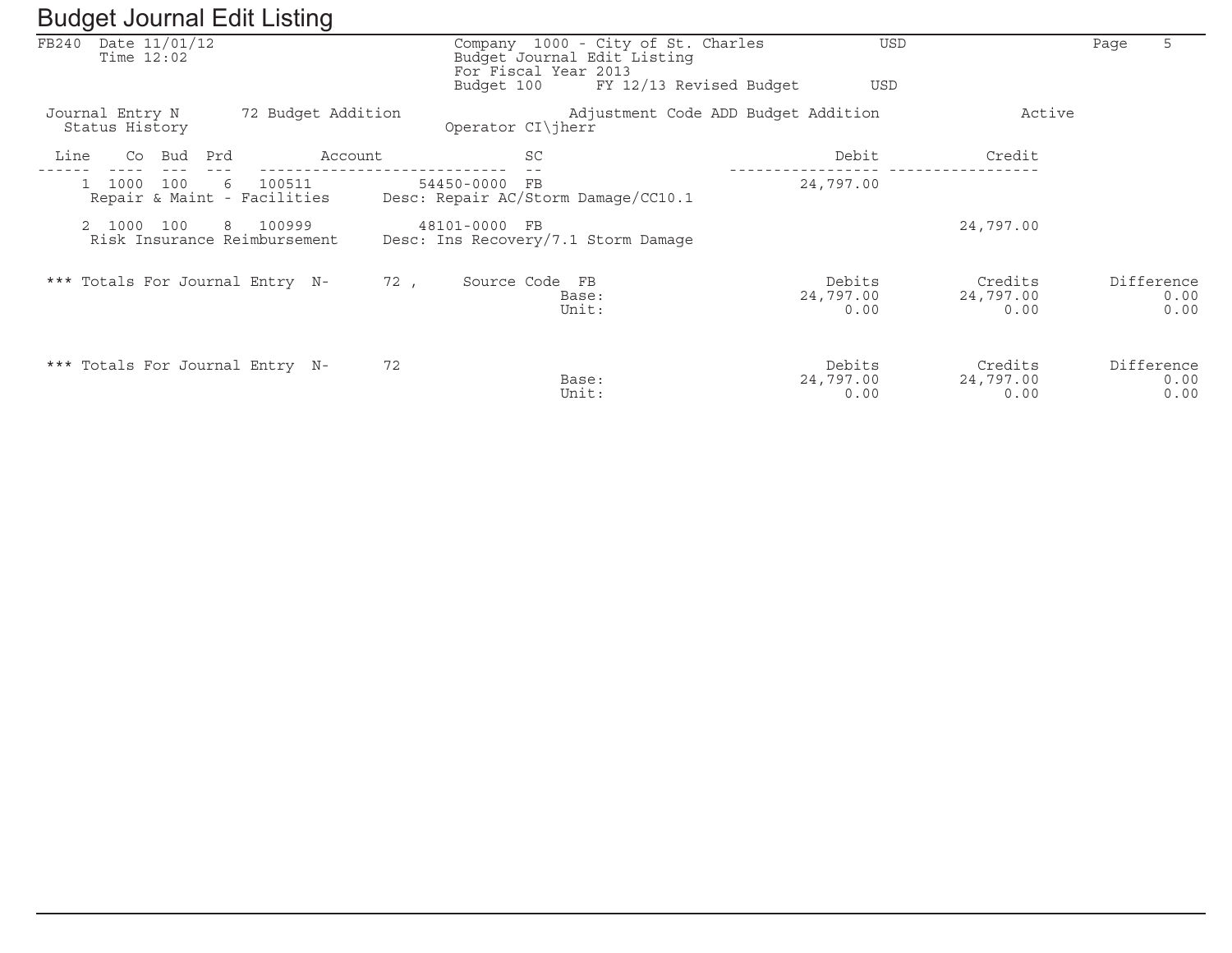|       |                                   |     |     | $\checkmark$                             |               |                      |                                                                   |                         |                            |                             |      |                            |
|-------|-----------------------------------|-----|-----|------------------------------------------|---------------|----------------------|-------------------------------------------------------------------|-------------------------|----------------------------|-----------------------------|------|----------------------------|
| FB240 | Date 11/01/12<br>Time $12:02$     |     |     |                                          |               | For Fiscal Year 2013 | Company 1000 - City of St. Charles<br>Budget Journal Edit Listing |                         | USD                        |                             | Page | 6                          |
|       |                                   |     |     |                                          |               | Budget 100           |                                                                   | FY 12/13 Revised Budget | <b>USD</b>                 |                             |      |                            |
|       | Journal Entry N<br>Status History |     |     | 73 Budget Transfer                       |               | Operator $CI\ $ herr | Adjustment Code TRF Budget Transfer                               |                         |                            | Active                      |      |                            |
| Line  | Co                                | Bud | Prd | Account                                  |               | SC                   |                                                                   |                         | Debit                      | Credit                      |      |                            |
|       | 1000                              | 100 | 6   | 200522<br>Repair & Maint - Other Equip   | 54467-0000    | FB                   | Desc: Move budget for handheld maint                              |                         |                            | 2,079.00                    |      |                            |
|       | 2 1000                            | 100 | 6   | 200522<br>Software Maintenance Agreement | 54251-0000 FB |                      | Desc: Move budget for handheld maint                              |                         | 952.00                     |                             |      |                            |
|       | 3 1000                            | 100 | 6   | 200522<br>Maint Agreemnts - Other Equip  | 54406-0000 FB |                      | Desc: Move budget for handheld maint                              |                         | 1,127.00                   |                             |      |                            |
|       |                                   |     |     | *** Totals For Journal Entry N-          | 73.           | Source Code FB       | Base:<br>Unit:                                                    |                         | Debits<br>2,079.00<br>0.00 | Credits<br>2,079.00<br>0.00 |      | Difference<br>0.00<br>0.00 |
|       |                                   |     |     | *** Totals For Journal Entry N-          | 73            |                      | Base:<br>Unit:                                                    |                         | Debits<br>2,079.00<br>0.00 | Credits<br>2,079.00<br>0.00 |      | Difference<br>0.00<br>0.00 |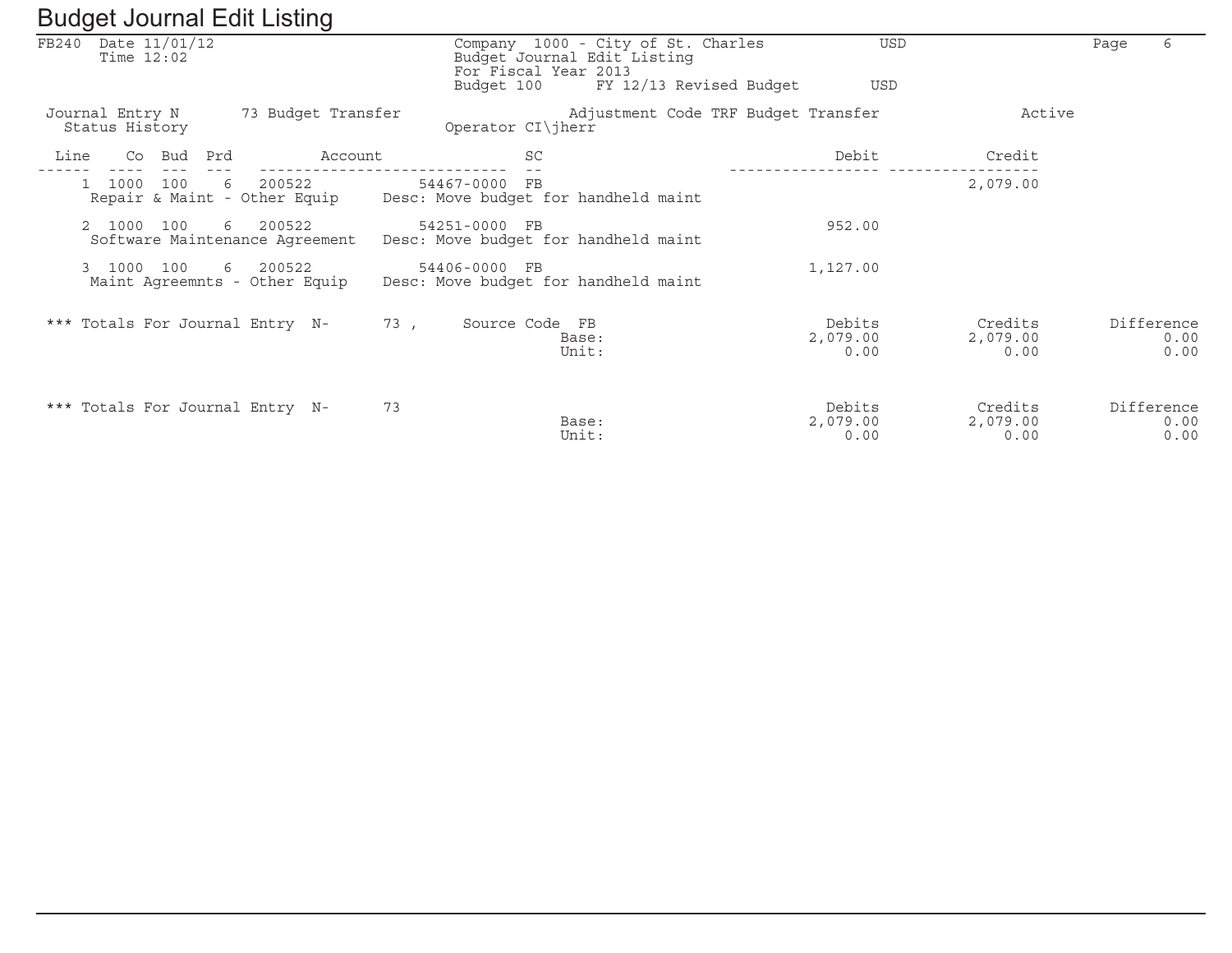| ັ     |                                          | ັ                               |         |                                                                                           |                                     |                              |                               |                            |
|-------|------------------------------------------|---------------------------------|---------|-------------------------------------------------------------------------------------------|-------------------------------------|------------------------------|-------------------------------|----------------------------|
| FB240 | Date 11/01/12<br>Time $12:02$            |                                 |         | Company 1000 - City of St. Charles<br>Budget Journal Edit Listing<br>For Fiscal Year 2013 |                                     | <b>USD</b>                   |                               | Page                       |
|       |                                          |                                 |         | Budget 100                                                                                | FY 12/13 Revised Budget             | USD                          |                               |                            |
|       | Journal Entry N<br>Status History        | 74 Budget Transfers             |         | Operator $CI\ $ herr                                                                      | Adjustment Code TRF Budget Transfer |                              | Active                        |                            |
| Line  | Bud<br>Co                                | Prd                             | Account | <b>SC</b>                                                                                 |                                     | Debit                        | Credit                        |                            |
|       | 100<br>1000<br>Cable Utility Taxes       | 100999<br>6                     |         | 41420-0000<br>FB<br>Desc: Move budget to correct account                                  |                                     | 200,000.00                   |                               |                            |
|       | 2 1000<br>100<br>Telephone Utility Taxes | 6 100999                        |         | 41410-0000 FB<br>Desc: Move budget to correct account                                     |                                     |                              | 200,000.00                    |                            |
|       |                                          | *** Totals For Journal Entry N- | 74,     | Source Code FB<br>Base:<br>Unit:                                                          |                                     | Debits<br>200,000.00<br>0.00 | Credits<br>200,000.00<br>0.00 | Difference<br>0.00<br>0.00 |
|       |                                          | *** Totals For Journal Entry N- | 74      | Base:<br>Unit:                                                                            |                                     | Debits<br>200,000.00<br>0.00 | Credits<br>200,000.00<br>0.00 | Difference<br>0.00<br>0.00 |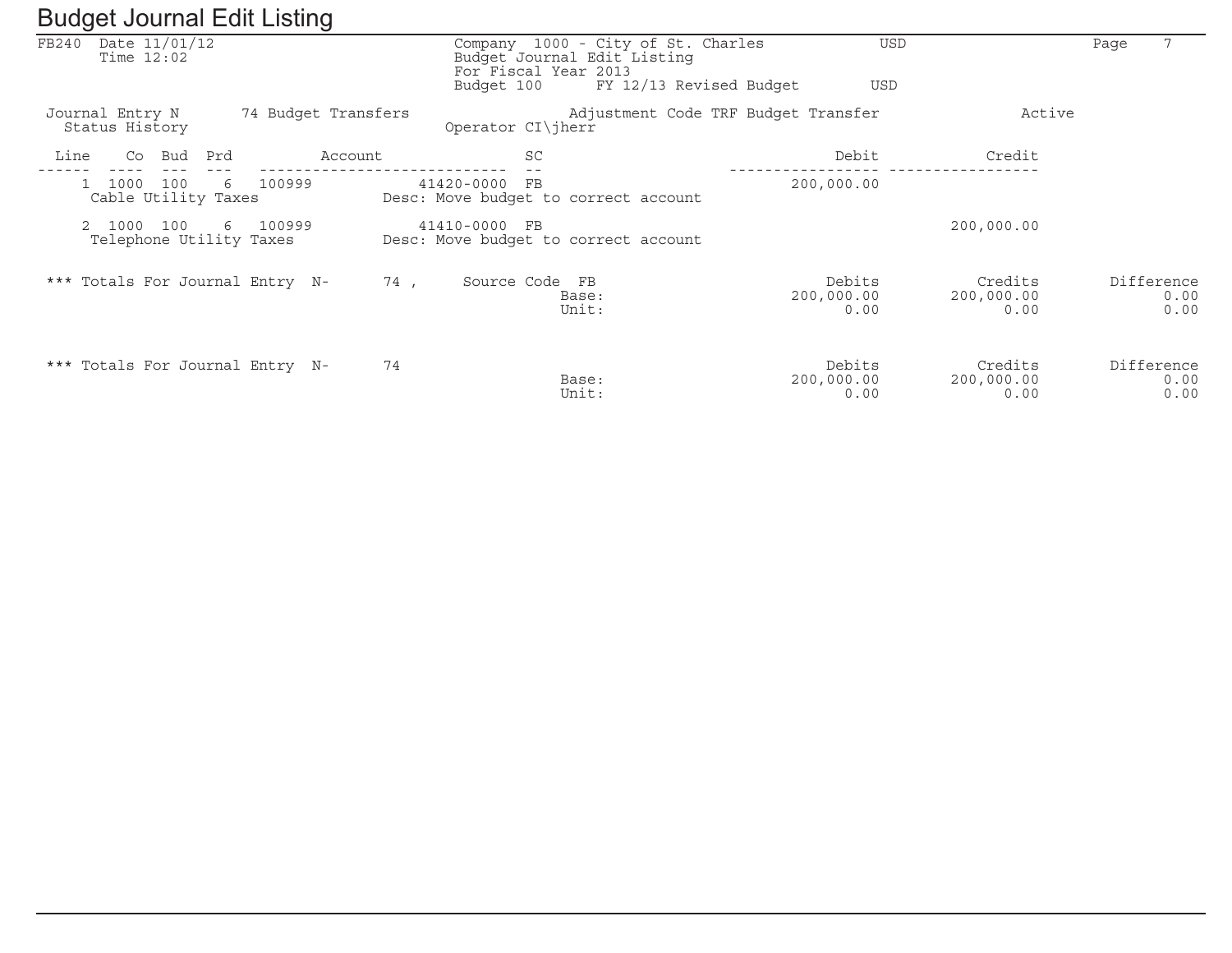|      |                                     |     |     |                                 | ັ                  |     |                                           |    |                                                                                              |                          |                           |      |                            |
|------|-------------------------------------|-----|-----|---------------------------------|--------------------|-----|-------------------------------------------|----|----------------------------------------------------------------------------------------------|--------------------------|---------------------------|------|----------------------------|
|      | FB240 Date 11/01/12<br>Time $12:02$ |     |     |                                 |                    |     | For Fiscal Year 2013<br>Budget 100        |    | Company 1000 - City of St. Charles<br>Budget Journal Edit Listing<br>FY 12/13 Revised Budget | <b>USD</b><br><b>USD</b> |                           | Page | 8                          |
|      |                                     |     |     |                                 |                    |     |                                           |    |                                                                                              |                          |                           |      |                            |
|      | Journal Entry N<br>Status History   |     |     |                                 | 75 Budget Addition |     | Operator CI\jherr                         |    | Adjustment Code ADD Budget Addition                                                          |                          | Active                    |      |                            |
| Line | Co                                  | Bud | Prd |                                 | Account            |     |                                           | SC |                                                                                              | Debit                    | Credit                    |      |                            |
|      | 1000<br>Property Taxes              | 100 | 6   | 100511                          |                    |     | 55204-0000 FB<br>Desc: For property taxes |    |                                                                                              | 701.00                   |                           |      |                            |
|      | 2 1000<br>Available Resources       | 100 |     | 6 100900                        |                    |     | 31199-0000 FB<br>Desc: For property taxes |    |                                                                                              |                          | 701.00                    |      |                            |
|      |                                     |     |     | *** Totals For Journal Entry N- |                    | 75, | Source Code FB                            |    | Base:<br>Unit:                                                                               | Debits<br>701.00<br>0.00 | Credits<br>701.00<br>0.00 |      | Difference<br>0.00<br>0.00 |
|      |                                     |     |     | *** Totals For Journal Entry N- | 75                 |     |                                           |    | Base:<br>Unit:                                                                               | Debits<br>701.00<br>0.00 | Credits<br>701.00<br>0.00 |      | Difference<br>0.00<br>0.00 |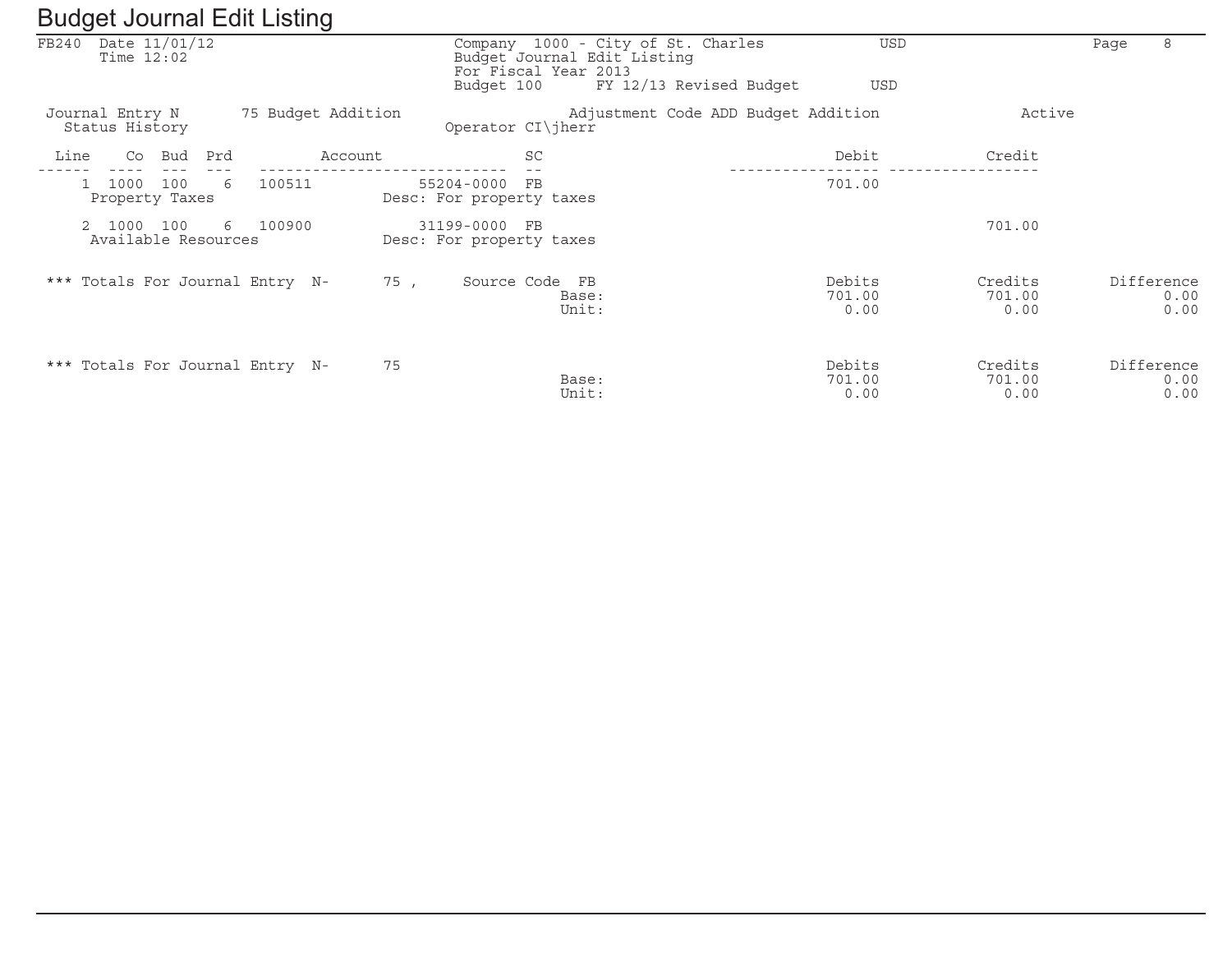|       | ັ                                 |             | $\checkmark$       |                           |                                                                   |                             |                              |                            |
|-------|-----------------------------------|-------------|--------------------|---------------------------|-------------------------------------------------------------------|-----------------------------|------------------------------|----------------------------|
| FB240 | Date 11/01/12<br>Time $12:02$     |             |                    | For Fiscal Year 2013      | Company 1000 - City of St. Charles<br>Budget Journal Edit Listing | <b>USD</b>                  |                              | 9<br>Page                  |
|       |                                   |             |                    | Budget 100                | FY 12/13 Revised Budget                                           | <b>USD</b>                  |                              |                            |
|       | Journal Entry N<br>Status History |             | 76 Budget Transfer | Operator CI\jherr         | Adjustment Code TRF Budget Transfer                               |                             | Active                       |                            |
| Line  | Bud<br>Co                         | Prd         | Account            | SC                        |                                                                   | Debit                       | Credit                       |                            |
|       | 1000<br>100<br>Land Improvements  | 513500<br>6 |                    | 56101-0000<br>FB          | Desc: For demo costs at 807 Illinois                              |                             | 19,000.00                    |                            |
|       | 2 1000<br>100<br>Land             | 513501<br>6 |                    | 56100-0000<br>$_{\rm FB}$ | Desc: From B Leonard Riverwalk extra                              | 19,000.00                   |                              |                            |
|       | *** Totals For Journal Entry N-   |             | 76,                | Source Code FB            | Base:<br>Unit:                                                    | Debits<br>19,000.00<br>0.00 | Credits<br>19,000.00<br>0.00 | Difference<br>0.00<br>0.00 |
|       | *** Totals For Journal Entry N-   |             | 76                 |                           | Base:<br>Unit:                                                    | Debits<br>19,000.00<br>0.00 | Credits<br>19,000.00<br>0.00 | Difference<br>0.00<br>0.00 |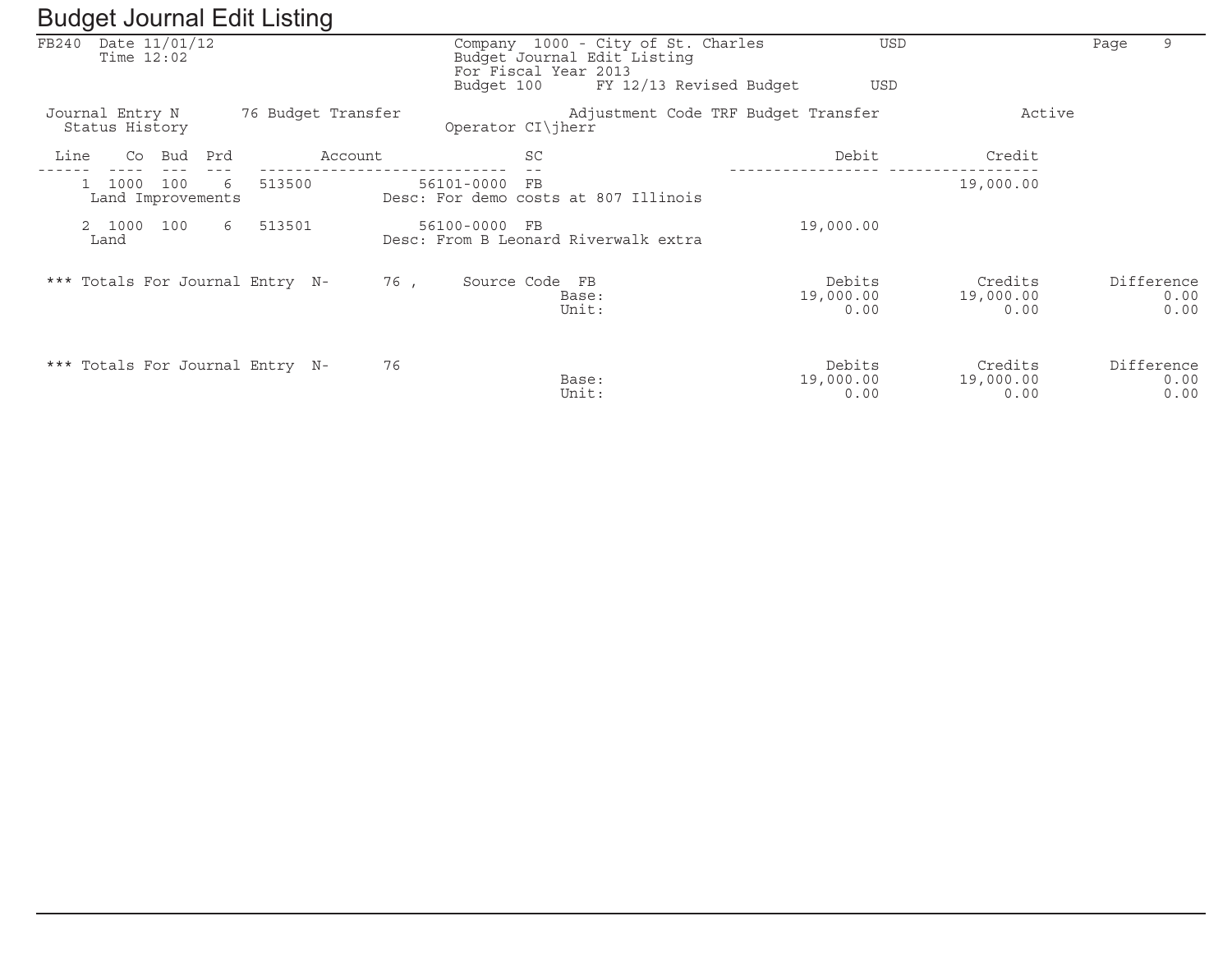| Baagot boarnar Ean Elbarra                           |                                                                                                                                 |                             |                              |                            |
|------------------------------------------------------|---------------------------------------------------------------------------------------------------------------------------------|-----------------------------|------------------------------|----------------------------|
| FB240 Date 11/01/12<br>Time $12:02$                  | Company 1000 - City of St. Charles<br>Budget Journal Edit Listing<br>For Fiscal Year 2013<br>Budget 100 FY 12/13 Revised Budget | USD<br><b>USD</b>           |                              | 10<br>Page                 |
| Journal Entry N 77 Bugdet Addition<br>Status History | Adjustment Code ADD Budget Addition<br>Operator CI\jherr                                                                        |                             | Active                       |                            |
| Account<br>Co Bud Prd<br>Line                        | <b>SC</b><br>$\sim$ $-$                                                                                                         | Debit                       | Credit                       |                            |
| 1 1000 100 6 200999                                  | 47304-0000 FB<br>Sale Of Used Material Desc: Sale of obsolete inventory                                                         |                             | 12,300.00                    |                            |
| 2 1000 100<br>6 200521                               | 53001-0000 FB<br>Obsolete and Damaged Inventory Desc: For obsolete transformers 1192                                            | 12,300.00                   |                              |                            |
| 3 1000 100<br>6 100511<br>Tree Service               | 54303-0000 FB<br>Desc: For storm damage CC 8/6/12                                                                               | 594.00                      |                              |                            |
| 4 1000 100<br>6 100900<br>Available Resources        | 31199-0000 FB<br>Desc: For storm damage CC 8/6/12                                                                               |                             | 594.00                       |                            |
| 5 1000 100<br>6 100603<br>General Legal              | 54110-0000 FB<br>Desc: For legal for McIlvaine case                                                                             | 20,030.00                   |                              |                            |
| 6 1000 100<br>6 100900<br>Available Resources        | 31199-0000 FB<br>Desc: For legal for McIlvaine case                                                                             |                             | 20,030.00                    |                            |
| *** Totals For Journal Entry N-                      | 77, Source Code FB<br>Base:<br>Unit:                                                                                            | Debits<br>32,924.00<br>0.00 | Credits<br>32,924.00<br>0.00 | Difference<br>0.00<br>0.00 |
| *** Totals For Journal Entry N-                      | 77<br>Base:<br>Unit:                                                                                                            | Debits<br>32,924.00<br>0.00 | Credits<br>32,924.00<br>0.00 | Difference<br>0.00<br>0.00 |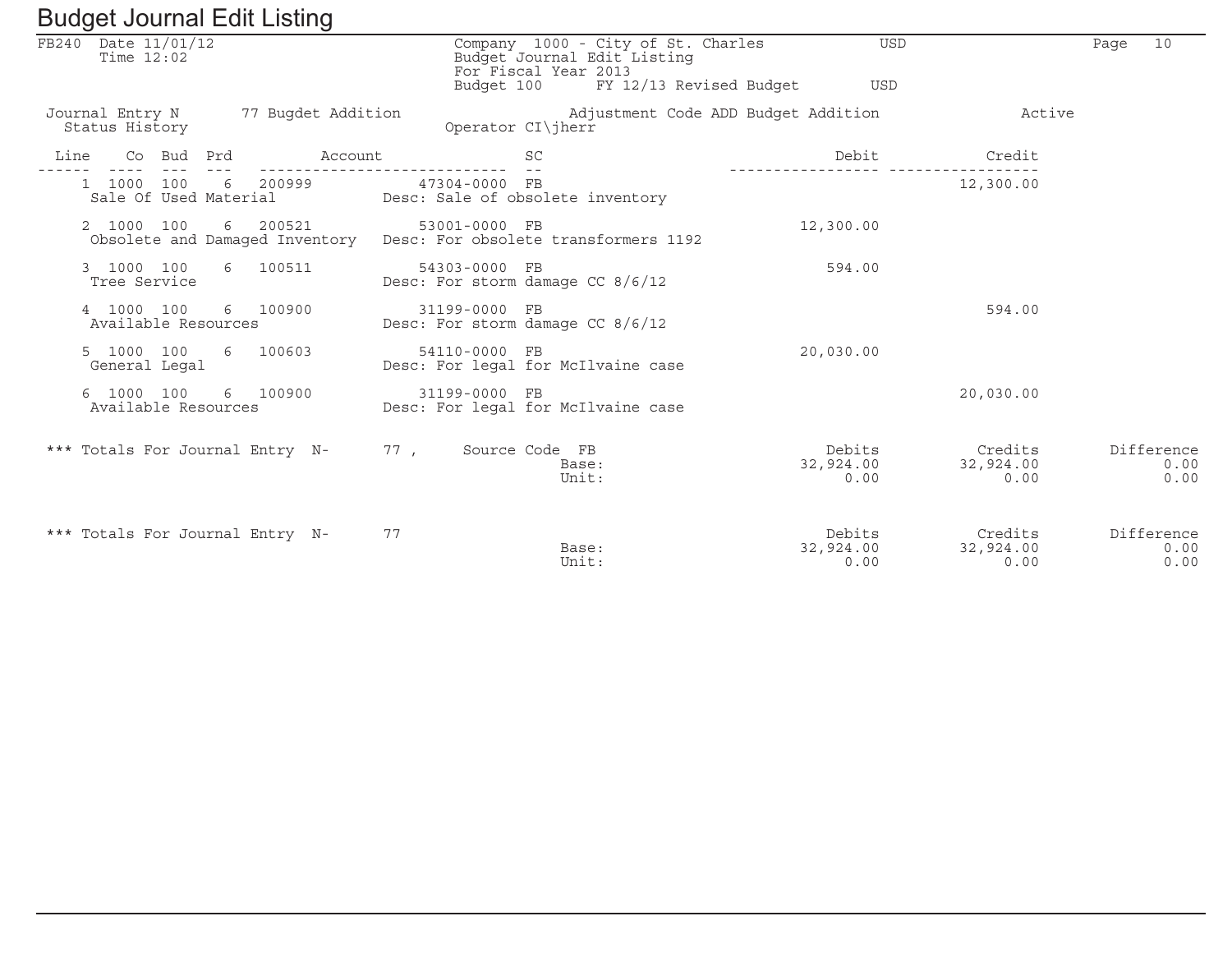| ັ                                      | ັ                  |                                                        |                                     |                             |                            |
|----------------------------------------|--------------------|--------------------------------------------------------|-------------------------------------|-----------------------------|----------------------------|
| Date 11/01/12<br>FB240<br>Time $12:02$ |                    | Budget Journal Edit Listing<br>For Fiscal Year 2013    | Company 1000 - City of St. Charles  | USD                         | 11<br>Page                 |
|                                        |                    | Budget 100                                             | FY 12/13 Revised Budget<br>USD      |                             |                            |
| Journal Entry N<br>Status History      | 78 Budget Transfer | Operator CI\jherr                                      | Adjustment Code TRF Budget Transfer | Active                      |                            |
| Line<br>Co<br>Bud                      | Prd<br>Account     | SC                                                     | Debit                               | Credit                      |                            |
| 1000<br>100<br>Land Improvements       | 513500<br>6        | 56101-0000<br>FB<br>Desc: 807 Illinois-Addl demo costs |                                     | 2,150.00                    |                            |
| 2 1000<br>100<br>Land                  | 513501<br>6        | 56100-0000 FB<br>Desc: 807 Illinois-Addl demo costs    | 2,150.00                            |                             |                            |
| *** Totals For Journal Entry N-        |                    | 78,<br>Source Code FB<br>Base:<br>Unit:                | Debits<br>2,150.00<br>0.00          | Credits<br>2,150.00<br>0.00 | Difference<br>0.00<br>0.00 |
| *** Totals For Journal Entry N-        |                    | 78<br>Base:<br>Unit:                                   | Debits<br>2,150.00<br>0.00          | Credits<br>2,150.00<br>0.00 | Difference<br>0.00<br>0.00 |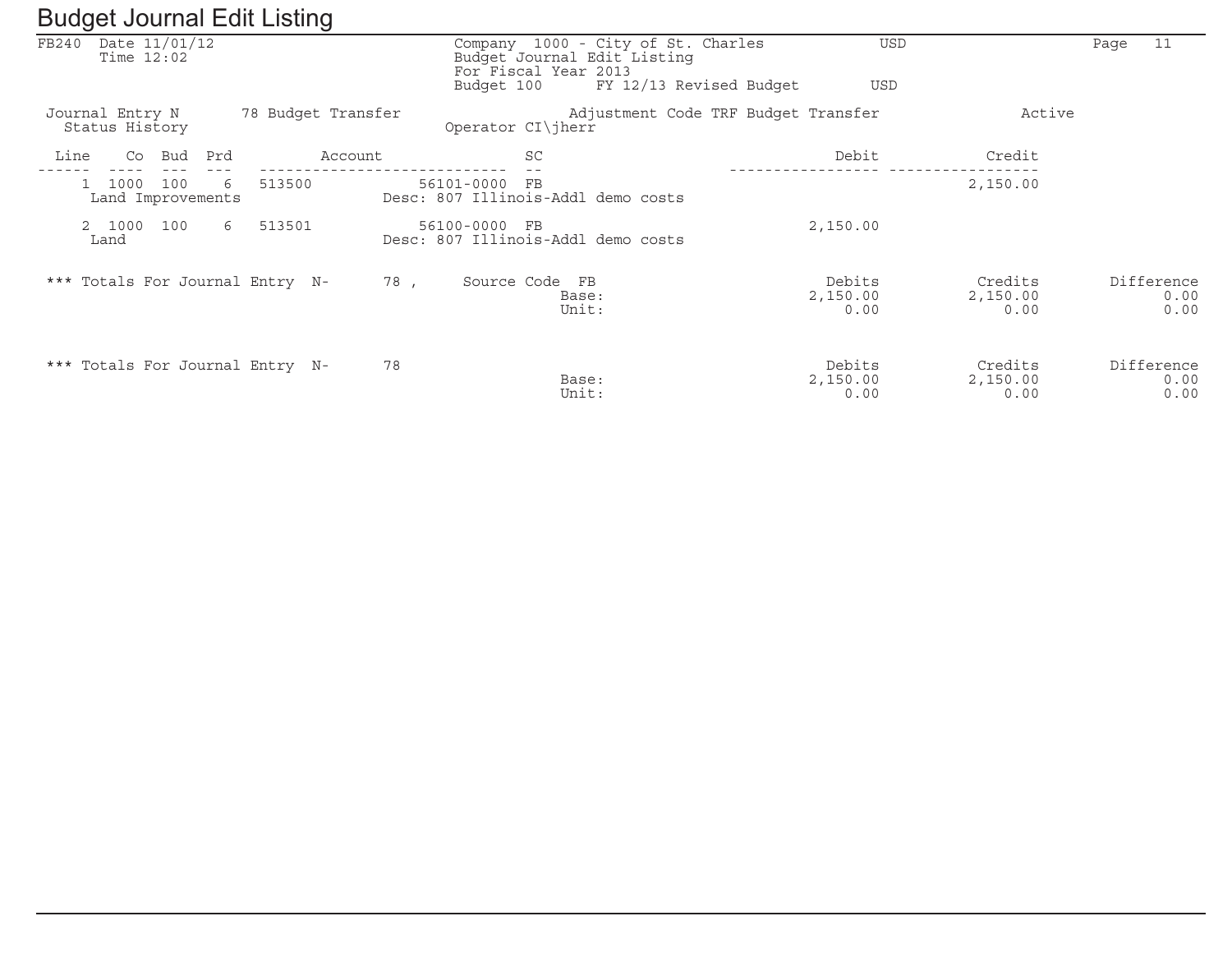|       | ັ                                              |             |                    |                                                                                                         |                                     |                          |                          |                            |
|-------|------------------------------------------------|-------------|--------------------|---------------------------------------------------------------------------------------------------------|-------------------------------------|--------------------------|--------------------------|----------------------------|
| FB240 | Date 11/01/12<br>Time $12:02$                  |             |                    | Company 1000 - City of St. Charles<br>Budget Journal Edit Listing<br>For Fiscal Year 2013<br>Budget 100 | FY 12/13 Revised Budget             | <b>USD</b><br><b>USD</b> |                          | 12<br>Paqe                 |
|       |                                                |             |                    |                                                                                                         |                                     |                          |                          |                            |
|       | Journal Entry N<br>Status History              |             | 79 Budget Transfer | Operator $CI\ $ herr                                                                                    | Adjustment Code TRF Budget Transfer |                          | Active                   |                            |
| Line  | Co Bud                                         | Prd         | Account            | SC                                                                                                      |                                     | Debit                    | Credit                   |                            |
|       | 1000 100<br>Printing                           | 100222<br>6 |                    | 54520-0000<br>$_{\rm FB}$<br>Desc: For typewriter repair                                                |                                     |                          | 50.00                    |                            |
|       | 100<br>2 1000<br>Repair & Maint - Office Equip | 6 100222    |                    | 54451-0000 FB<br>Desc: For typewriter repair                                                            |                                     | 50.00                    |                          |                            |
|       | *** Totals For Journal Entry N-                |             | 79,                | Source Code FB<br>Base:<br>Unit:                                                                        |                                     | Debits<br>50.00<br>0.00  | Credits<br>50.00<br>0.00 | Difference<br>0.00<br>0.00 |
|       | *** Totals For Journal Entry N-                |             | 79                 | Base:<br>Unit:                                                                                          |                                     | Debits<br>50.00<br>0.00  | Credits<br>50.00<br>0.00 | Difference<br>0.00<br>0.00 |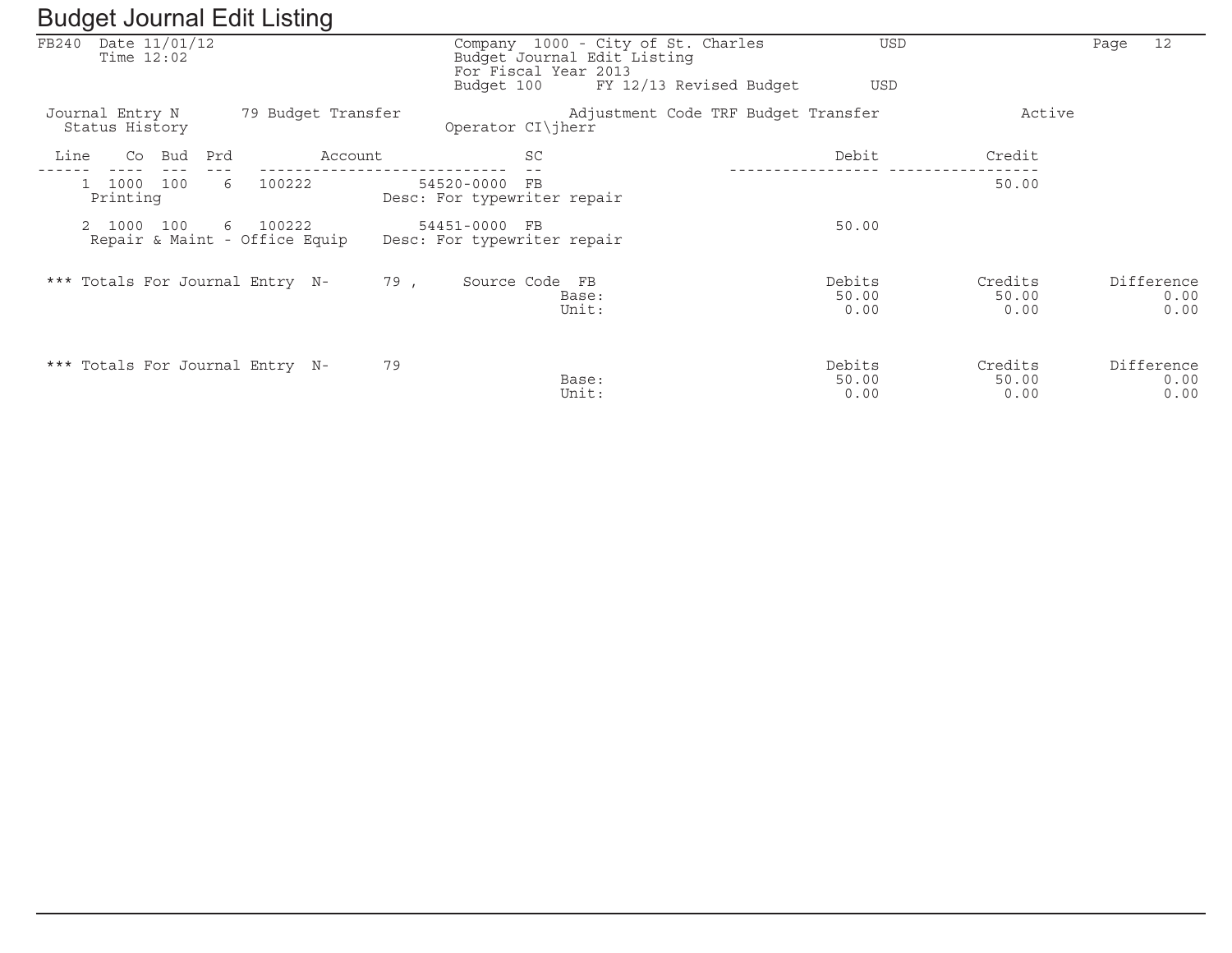|      | FB240 Date 11/01/12<br>Time $12:02$ |            |   |                                          |         |     | Company 1000 - City of St. Charles<br>Budget Journal Edit Listing<br>For Fiscal Year 2013 |                |                |                         |                                                         | <b>USD</b>     |            |                 | Page | 13                         |
|------|-------------------------------------|------------|---|------------------------------------------|---------|-----|-------------------------------------------------------------------------------------------|----------------|----------------|-------------------------|---------------------------------------------------------|----------------|------------|-----------------|------|----------------------------|
|      |                                     |            |   |                                          |         |     | Budget 100                                                                                |                |                | FY 12/13 Revised Budget |                                                         | USD            |            |                 |      |                            |
|      | Journal Entry N<br>Status History   |            |   |                                          |         |     | 80 Roll Forward Projects<br>Operator CI\jherr                                             |                |                |                         | Adjustment Code RFB Roll Forward Budget for Proj Active |                |            |                 |      |                            |
| Line |                                     | Co Bud Prd |   |                                          | Account |     |                                                                                           | <b>SC</b>      |                |                         |                                                         | Debit          |            | Credit          |      |                            |
|      | Land Improvements                   | 1000 100   | 6 | 220552                                   |         |     | 56101-0000 FB<br>Desc: For Siphon Maint & Ins Project                                     |                |                |                         | 579,210.00                                              |                |            |                 |      |                            |
|      | 2 1000                              | 100        | 6 | 220552<br>Design Engineering - Capital   |         |     | 56150-0000 FB<br>Desc: For Siphon Maint & Ins Project                                     |                |                |                         | 67,500.00                                               |                |            |                 |      |                            |
|      | 3 1000 100                          |            |   | 6 220552                                 |         |     | 56160-0000 FB<br>Construction Engineering - Capit Desc: For Siphon Maint & Ins Project    |                |                |                         | 50,741.00                                               |                |            |                 |      |                            |
|      | 4 1000                              | 100        |   | 6 220900<br>Budget Roll Forward-Projects |         |     | 31197-0000 FB<br>Desc: Roll Forward Projects                                              |                |                |                         |                                                         |                | 697,451.00 |                 |      |                            |
|      | *** Totals For Journal Entry N-     |            |   |                                          |         | 80, |                                                                                           | Source Code FB | Base:<br>Unit: |                         | 697,451.00                                              | Debits<br>0.00 | 697,451.00 | Credits<br>0.00 |      | Difference<br>0.00<br>0.00 |
|      | *** Totals For Journal Entry N-     |            |   |                                          |         | 80  |                                                                                           |                | Base:<br>Unit: |                         | 697,451.00                                              | Debits<br>0.00 | 697,451.00 | Credits<br>0.00 |      | Difference<br>0.00<br>0.00 |

 $\overline{\phantom{a}}$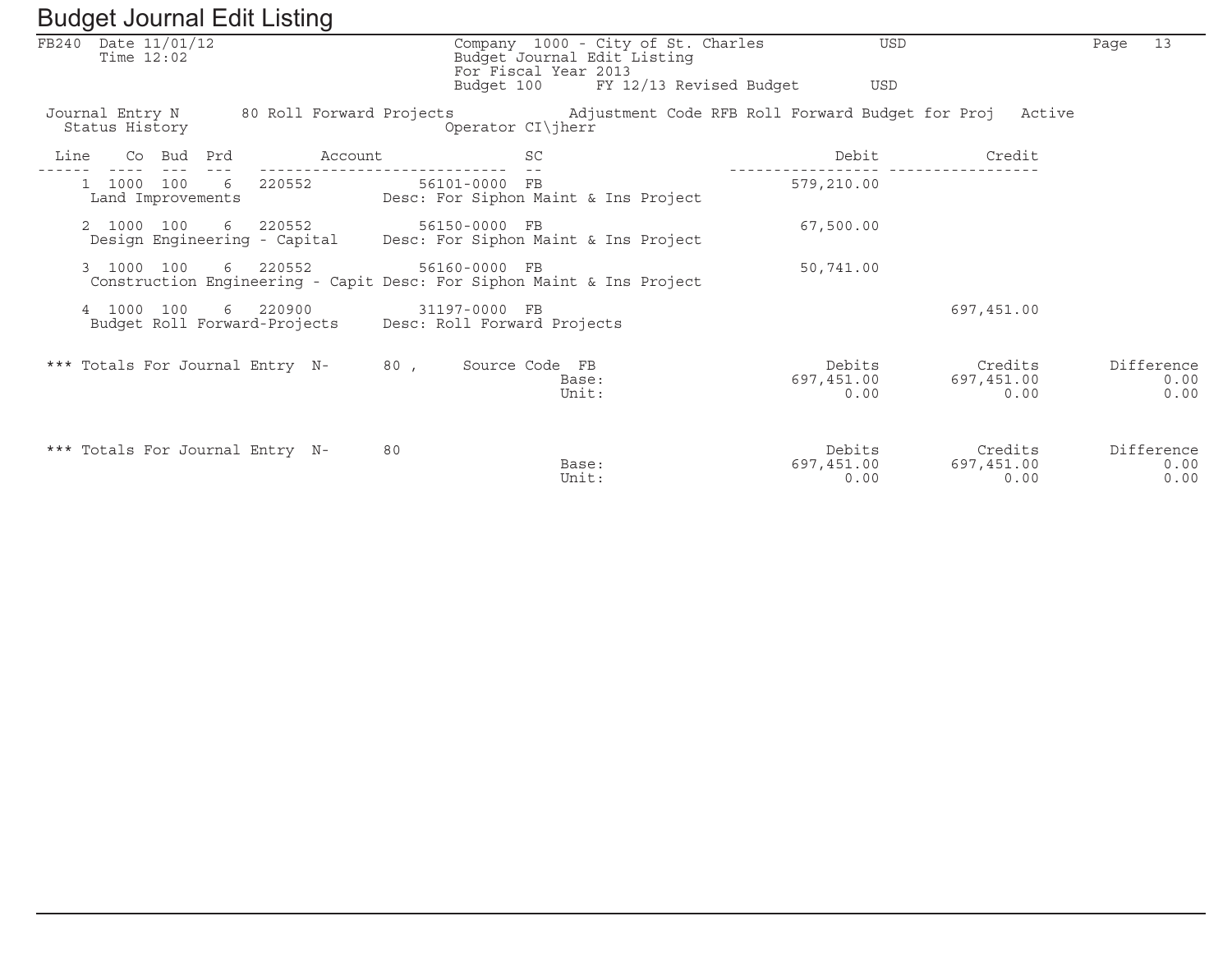| Baagot boarnar Ean Eibarig                           |                                                                                                                                 |                                                 |                                               |                            |
|------------------------------------------------------|---------------------------------------------------------------------------------------------------------------------------------|-------------------------------------------------|-----------------------------------------------|----------------------------|
| FB240 Date 11/01/12<br>Time $12:02$                  | Company 1000 - City of St. Charles<br>Budget Journal Edit Listing<br>For Fiscal Year 2013<br>Budget 100 FY 12/13 Revised Budget | <b>USD</b><br>USD                               |                                               | 14<br>Page                 |
|                                                      |                                                                                                                                 |                                                 |                                               |                            |
| Journal Entry N 81 Budget Addition<br>Status History | Operator CI\jherr                                                                                                               | Adjustment Code ADD Budget Addition The Machive |                                               |                            |
| Co Bud Prd<br>Line                                   | <b>SC</b><br>Account                                                                                                            | Debit<br>---------                              | Credit<br><u> - - - - - - - - - - - - - -</u> |                            |
| 1 1000 100 6 100511<br>Tree Service                  | 54303-0000 FB<br>Desc: For Storm Damage App CC 8.6.12                                                                           | 11,085.00                                       |                                               |                            |
| 2 1000 100<br>6 100900<br>Available Resources        | 31199-0000 FB<br>Desc: For Storm Damage App CC 8.6.12                                                                           |                                                 | 11,085.00                                     |                            |
| 3 1000 100<br>6 513511<br>Land Improvements          | 56101-0000 FB<br>Desc: For EAB Program-Bond Funded                                                                              | 300,000.00                                      |                                               |                            |
| 4 1000 100<br>6 513900<br>Available Resources        | 31199-0000 FB<br>Desc: For EAB Program-Bond Funded                                                                              |                                                 | 300,000.00                                    |                            |
| 5 1000 100 6 803300<br>General Legal                 | 54110-0000 FB<br>Desc: For Legal Costs-Ambrose case                                                                             | 7,716.00                                        |                                               |                            |
| 6 1000 100<br>6 803900<br>Available Resources        | 31199-0000 FB<br>Desc: For Legal Costs-Ambrose case                                                                             |                                                 | 7,716.00                                      |                            |
| 7 1000 100 7 100401<br>Office Furnishings and Equip  | 56003-0000 FB<br>Desc: Station furn trsferred 2% fund                                                                           | 5,390.00                                        |                                               |                            |
| 8 1000 100<br>7 100800<br>Transfers-from Other Funds | 49900-0000 FB<br>Desc: Station furn trsferred 2% fund                                                                           |                                                 | 5,390.00                                      |                            |
| *** Totals For Journal Entry N- 81,                  | Source Code FB<br>Base:<br>Unit:                                                                                                | Debits<br>324,191.00<br>0.00                    | Credits<br>324,191.00<br>0.00                 | Difference<br>0.00<br>0.00 |
| *** Totals For Journal Entry N-                      | 81<br>Base:<br>Unit:                                                                                                            | Debits<br>324,191.00<br>0.00                    | Credits<br>324,191.00<br>0.00                 | Difference<br>0.00<br>0.00 |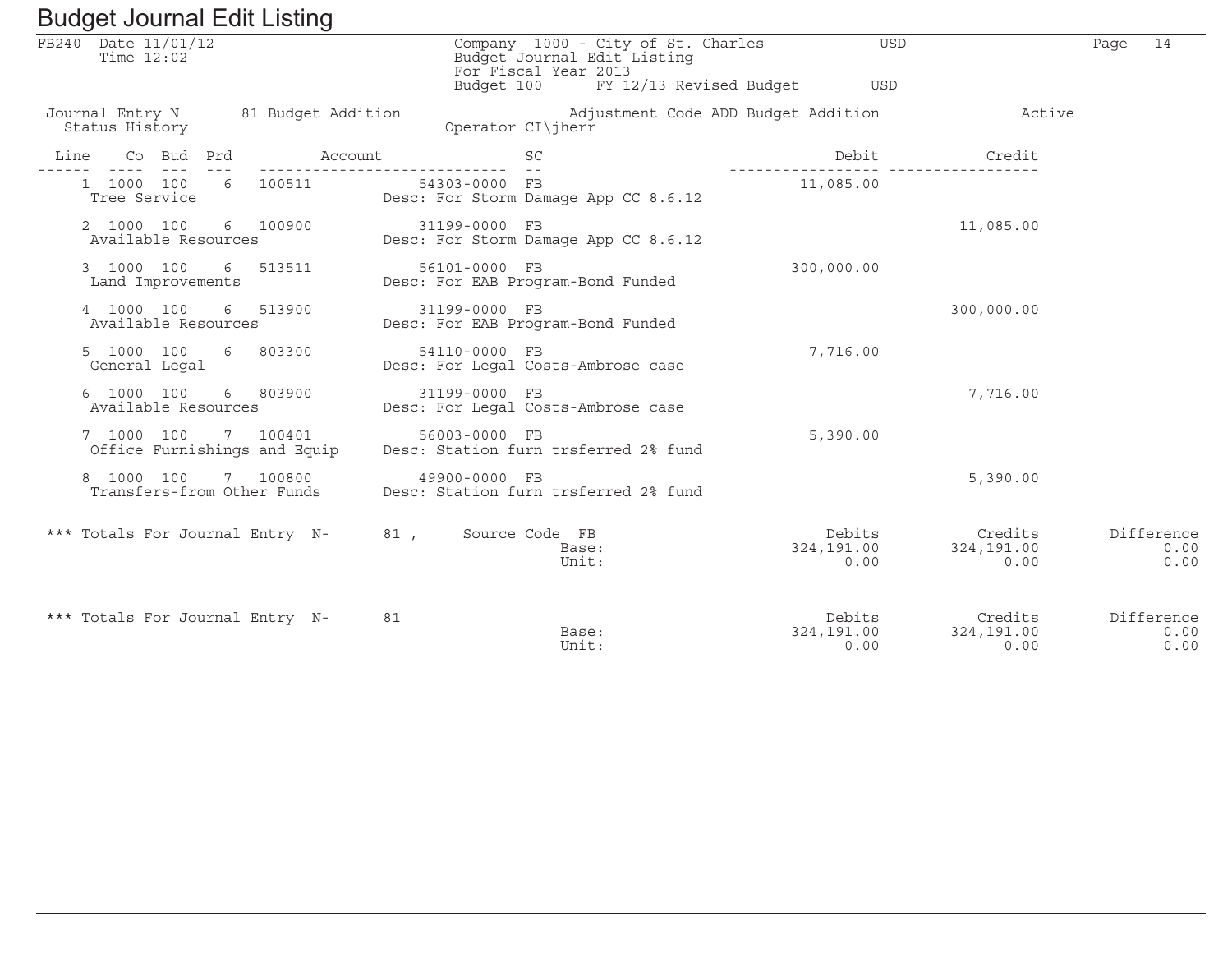| FB240 Date 11/01/12<br>Time $12:02$                                                                           | For Fiscal Year 2013                                 | Company 1000 - City of St. Charles<br>Budget Journal Edit Listing |                         | USD                                                         | 15<br>Page                 |
|---------------------------------------------------------------------------------------------------------------|------------------------------------------------------|-------------------------------------------------------------------|-------------------------|-------------------------------------------------------------|----------------------------|
|                                                                                                               | Budget 100                                           |                                                                   | FY 12/13 Revised Budget | USD                                                         |                            |
| Journal Entry N 82 Budget Transfers<br>Status History                                                         | Operator CI\jherr                                    |                                                                   |                         | Adjustment Code TRF Budget Transfer The Machive             |                            |
| Co Bud Prd Account<br>Line                                                                                    | SC                                                   |                                                                   |                         | Debit<br>Credit                                             |                            |
| 1 1000 100 7 501500<br>Other Professional Services Desc: For RGB Aerial Photogrpahy                           | 54189-0000 FB                                        |                                                                   |                         | 1,000.00                                                    |                            |
| 2 1000 100<br>2 1000 100 7 501500 54399-0000 FB<br>Other Contracted Services Desc: For RGB Aerial Photogrpahy |                                                      |                                                                   | 1,000.00                |                                                             |                            |
| 3 1000 100 7 501500<br>Other Professional Services                                                            | 54189-0000 FB<br>Desc: For dedication ceremony costs |                                                                   |                         | 10,000.00                                                   |                            |
| 4 1000 100 7 501500<br>Other Contracted Services                                                              | 54399-0000 FB<br>Desc: For dedication ceremony costs |                                                                   | 10,000.00               |                                                             |                            |
| 5 1000 100 7 501500<br>Other Professional Services                                                            | 54189-0000 FB<br>Desc: For dedication ceremony costs |                                                                   |                         | 5,000.00                                                    |                            |
| 6 1000 100 7 501500<br>Special Event Supplies                                                                 | 52205-0000 FB<br>Desc: For dedication ceremony costs |                                                                   | 5,000.00                |                                                             |                            |
| 7 1000 100 7 501500<br>Other Professional Services                                                            | 54189-0000 FB<br>Desc: For dedication plague         |                                                                   |                         | 2,500.00                                                    |                            |
| 8 1000 100 7 501500<br>Signage/Traffic Control Suppl                                                          | 52306-0000 FB<br>Desc: For dedication plague         |                                                                   | 2,500.00                |                                                             |                            |
| 9 1000 100 7 220550<br>Engineering Services                                                                   | 54160-0000 FB<br>Desc: For membership fees           |                                                                   |                         | 4,500.00                                                    |                            |
| 10 1000 100<br>7 220550<br>Memberships and Dues                                                               | 51304-0000 FB<br>Desc: For membership fees           |                                                                   | 4,500.00                |                                                             |                            |
| *** Totals For Journal Entry N-                                                                               | 82, Source Code FB                                   | Base:<br>Unit:                                                    |                         | Debits<br>Credits<br>23,000.00<br>23,000.00<br>0.00<br>0.00 | Difference<br>0.00<br>0.00 |
| *** Totals For Journal Entry N-                                                                               | 82                                                   | Base:<br>Unit:                                                    | 23,000.00               | Debits<br>Credits<br>23,000.00<br>0.00<br>0.00              | Difference<br>0.00<br>0.00 |
| *** Totals For Company<br>1000                                                                                |                                                      | Base:<br>Unit:                                                    | Debits<br>1,462,523.00  | Credits<br>1,462,523.00<br>0.00<br>0.00                     | Difference<br>0.00<br>0.00 |
| *** Totals For Report                                                                                         |                                                      | Base:<br>Unit:                                                    | Debits<br>1,462,523.00  | Credits<br>1,462,523.00<br>0.00<br>0.00                     | Difference<br>0.00<br>0.00 |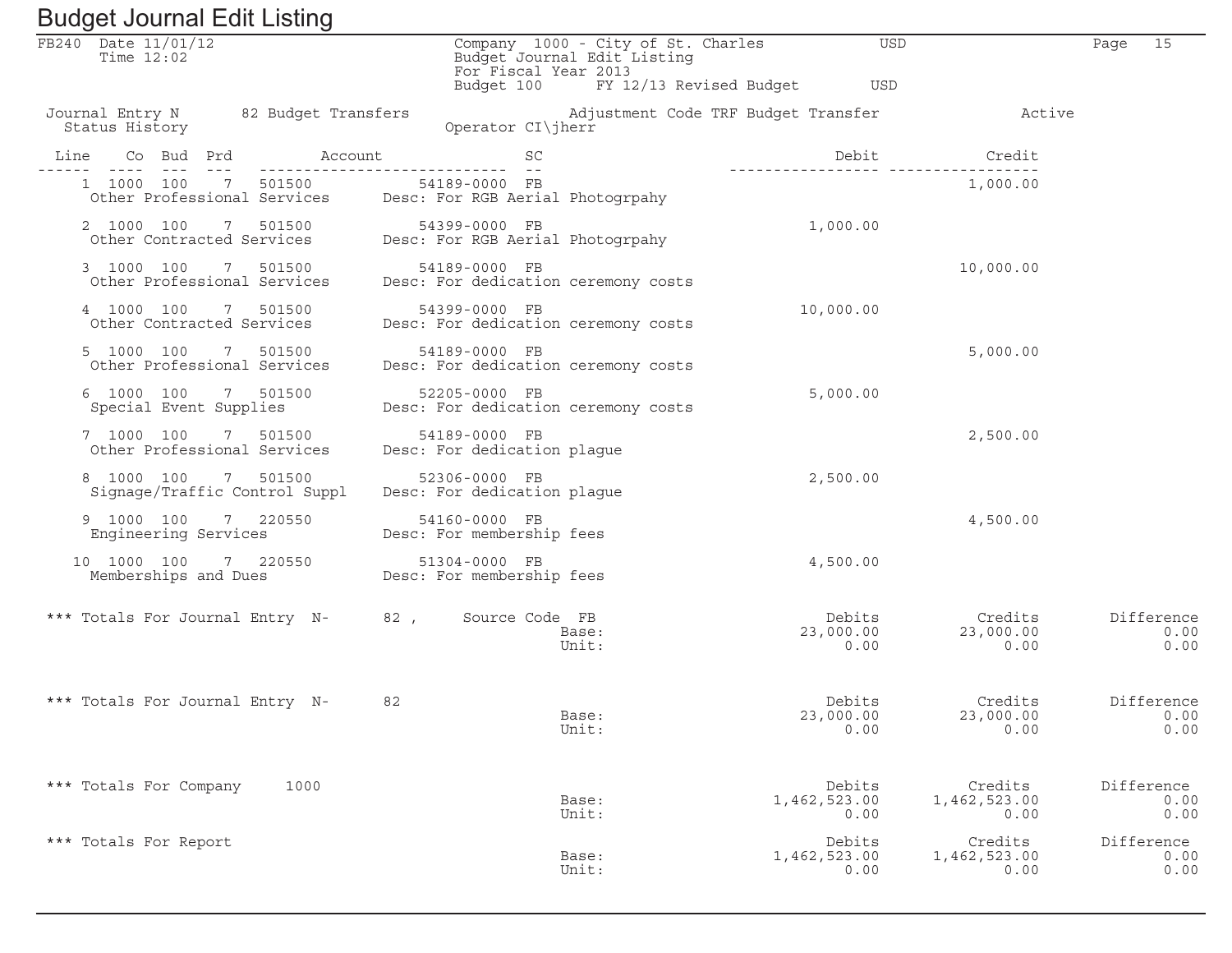Exceptions:

The revisions shown herewith have been approved by the City Council, except as noted below.

| Signature | Date |
|-----------|------|
| Signature | Date |
| Signature | Date |
|           |      |
|           |      |
|           |      |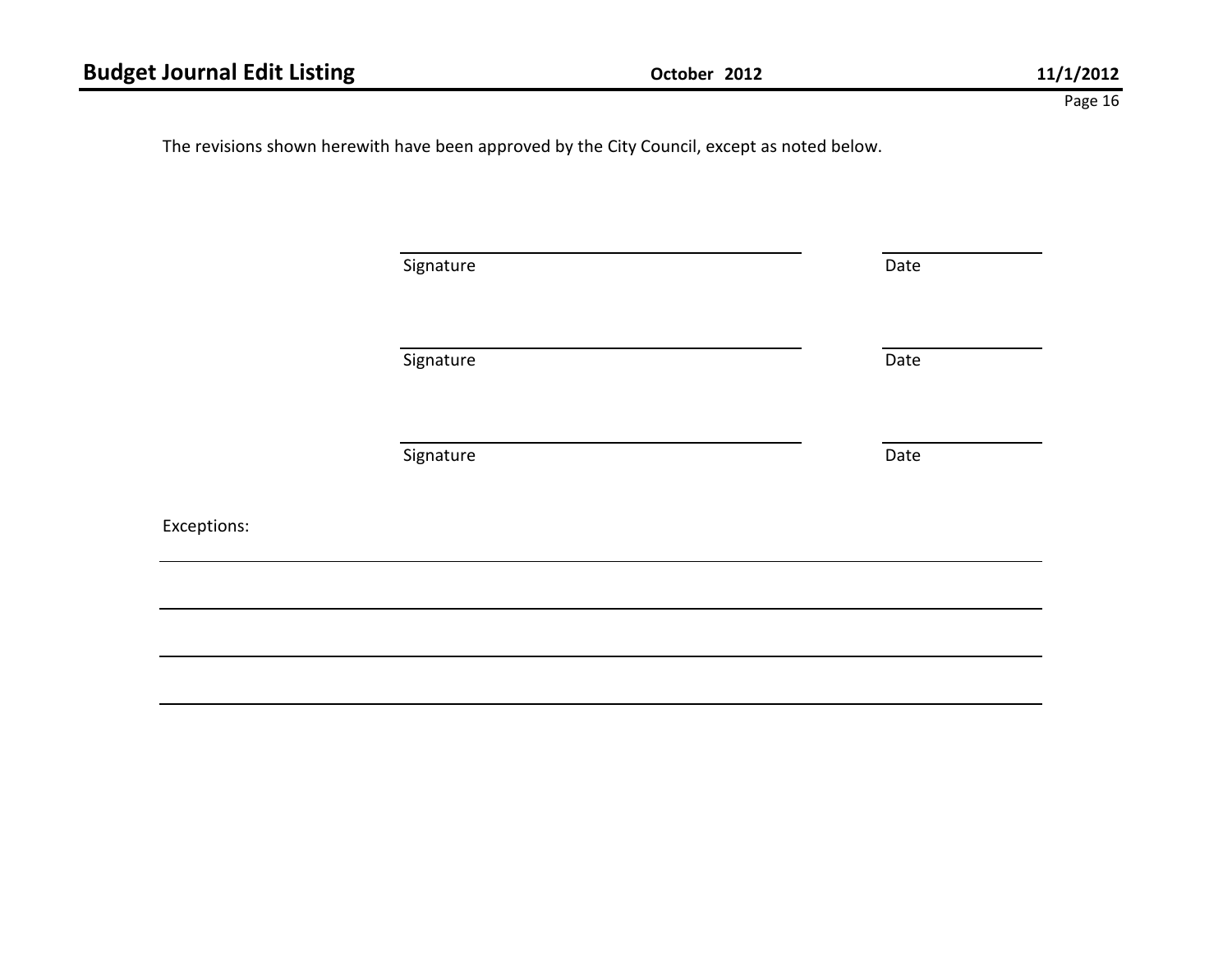|              |                                                                               |                     |                                                             |           | <b>AGENDA ITEM EXECUTIVE SUMMARY</b> |                                                                                                                                                                                                                                                                                                                                                                                                                             |
|--------------|-------------------------------------------------------------------------------|---------------------|-------------------------------------------------------------|-----------|--------------------------------------|-----------------------------------------------------------------------------------------------------------------------------------------------------------------------------------------------------------------------------------------------------------------------------------------------------------------------------------------------------------------------------------------------------------------------------|
|              |                                                                               | Title:              | <b>J&amp;S World Liquors</b>                                |           |                                      | Recommend approval for a Class A1 Liquor License for                                                                                                                                                                                                                                                                                                                                                                        |
|              | <b>ST. CHARLES</b><br><b>SINCE 1834</b>                                       | Presenter:          | Mayor DeWitte                                               |           |                                      |                                                                                                                                                                                                                                                                                                                                                                                                                             |
|              | Please check appropriate box:                                                 |                     |                                                             |           |                                      |                                                                                                                                                                                                                                                                                                                                                                                                                             |
| X            | Government Operations (11/5/12)                                               |                     |                                                             |           | Government Services                  |                                                                                                                                                                                                                                                                                                                                                                                                                             |
|              | Planning & Development                                                        |                     |                                                             |           | City Council                         |                                                                                                                                                                                                                                                                                                                                                                                                                             |
|              | Public Hearing                                                                |                     |                                                             |           |                                      |                                                                                                                                                                                                                                                                                                                                                                                                                             |
|              |                                                                               |                     |                                                             |           |                                      |                                                                                                                                                                                                                                                                                                                                                                                                                             |
|              | <b>Estimated Cost:</b>                                                        |                     |                                                             | Budgeted: | <b>YES</b>                           | N <sub>O</sub>                                                                                                                                                                                                                                                                                                                                                                                                              |
|              | <b>Executive Summary:</b><br>and have been approved by the Police Department. |                     |                                                             |           |                                      | This is a request for a Class A1 liquor license for J&S World Liquors located at 311 N $2^{nd}$ Street,<br>St. Charles. Mr. Patel has submitted a new application to operate under new ownership of the J&S<br>World Liquors store. The previous liquor license issued to the former owner will be surrendered to the<br>City of St. Charles. The requested background check has been completed. All documents are in order |
|              | <b>Attachments:</b> (please list)                                             |                     |                                                             |           |                                      |                                                                                                                                                                                                                                                                                                                                                                                                                             |
|              | Liquor License Application (front page)<br><b>Background Check</b>            |                     |                                                             |           |                                      |                                                                                                                                                                                                                                                                                                                                                                                                                             |
|              |                                                                               |                     | <b>Recommendation / Suggested Action (briefly explain):</b> |           |                                      |                                                                                                                                                                                                                                                                                                                                                                                                                             |
| St. Charles. |                                                                               |                     |                                                             |           |                                      | Recommendation to approve a Class A1 license for J&S World Liquors located at 311 N $2nd$ Street,                                                                                                                                                                                                                                                                                                                           |
|              | For office use only:                                                          | Agenda Item Number: | 4a                                                          |           |                                      |                                                                                                                                                                                                                                                                                                                                                                                                                             |

 $\label{eq:2.1} \frac{1}{\sqrt{2}}\left(\frac{1}{\sqrt{2}}\right)^{2} \left(\frac{1}{\sqrt{2}}\right)^{2} \left(\frac{1}{\sqrt{2}}\right)^{2} \left(\frac{1}{\sqrt{2}}\right)^{2} \left(\frac{1}{\sqrt{2}}\right)^{2} \left(\frac{1}{\sqrt{2}}\right)^{2} \left(\frac{1}{\sqrt{2}}\right)^{2} \left(\frac{1}{\sqrt{2}}\right)^{2} \left(\frac{1}{\sqrt{2}}\right)^{2} \left(\frac{1}{\sqrt{2}}\right)^{2} \left(\frac{1}{\sqrt{2}}\right)^{2} \left(\$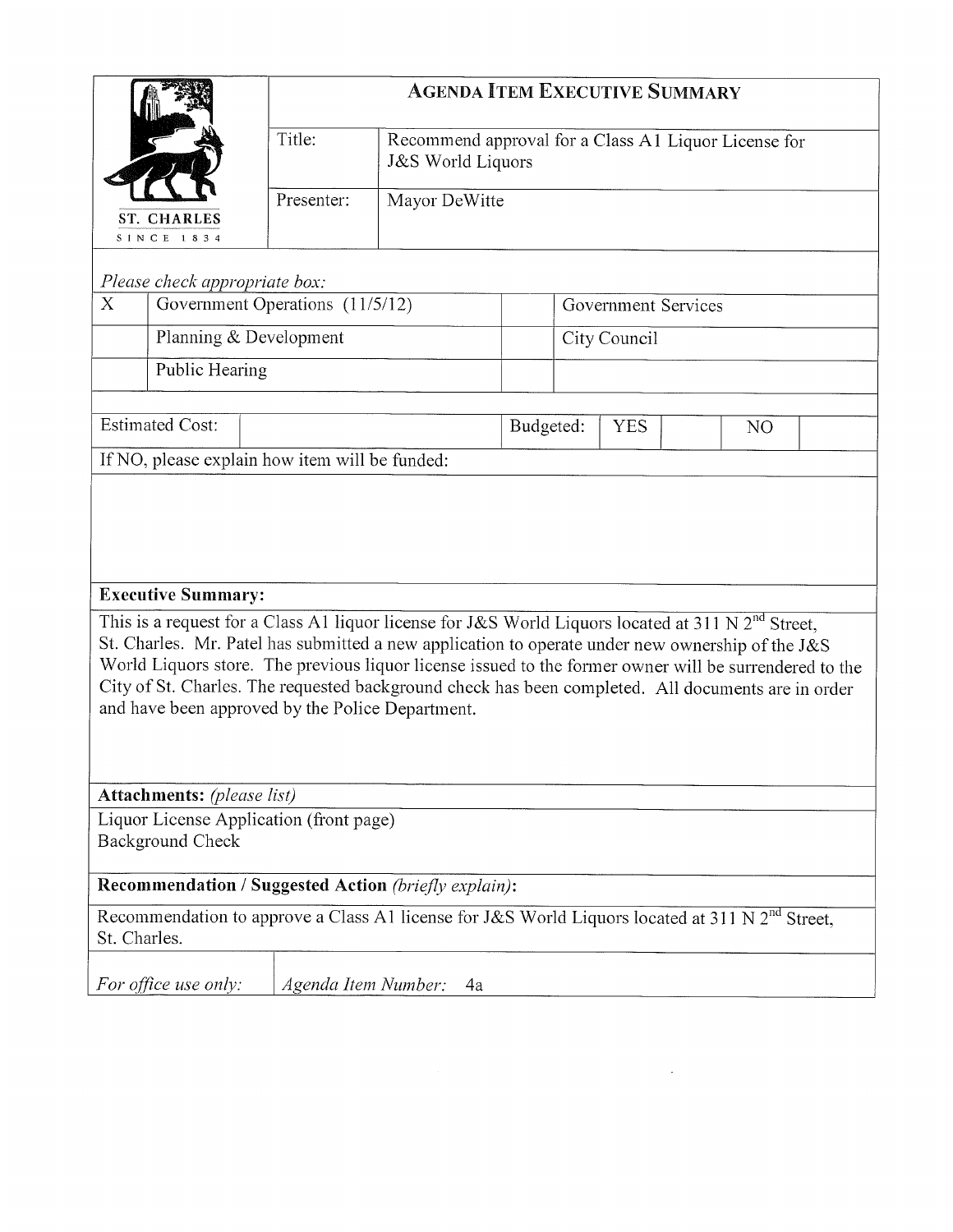| For Office Use<br>Received:<br>Fee Paid: \$<br>Receipt #                                                                                                                                                                                                                                                                          |                                                                                                                                | CITY OF ST. CHARLES<br>LIQUOR CONTROL COMMISSIONER<br>TWO EAST MAIN STREET<br>ST. CHARLES, ILLINOIS 60174-1984                                                                                                                                                  |       |                                                                                                                 |
|-----------------------------------------------------------------------------------------------------------------------------------------------------------------------------------------------------------------------------------------------------------------------------------------------------------------------------------|--------------------------------------------------------------------------------------------------------------------------------|-----------------------------------------------------------------------------------------------------------------------------------------------------------------------------------------------------------------------------------------------------------------|-------|-----------------------------------------------------------------------------------------------------------------|
| City Retail Liquor Dealer License Application (rev. 6/10) Non-Refundable                                                                                                                                                                                                                                                          |                                                                                                                                |                                                                                                                                                                                                                                                                 |       |                                                                                                                 |
| Ordinance 5.08.050.A1                                                                                                                                                                                                                                                                                                             | Application must be completed in full                                                                                          |                                                                                                                                                                                                                                                                 |       | Incomplete applications will be rejected                                                                        |
| Business Type: Circle one                                                                                                                                                                                                                                                                                                         | Individual<br>Partnership                                                                                                      | Corporation                                                                                                                                                                                                                                                     |       |                                                                                                                 |
| Business Name $J \leq K$ WCELD                                                                                                                                                                                                                                                                                                    |                                                                                                                                | <u> 1990 - Johann Barbara, martin d</u>                                                                                                                                                                                                                         |       | _Sales Tax # 4091-4771                                                                                          |
| Business Address 311 N. 2 <sup>rd</sup> STREET, UNIT 109 ST. CHARLES TL (00174 Business Phone # <u>630-549-0627</u>                                                                                                                                                                                                               |                                                                                                                                |                                                                                                                                                                                                                                                                 |       |                                                                                                                 |
| Contact Person SUNDIP PATEL Title RESIDENT WWER Phone # 630 1919                                                                                                                                                                                                                                                                  |                                                                                                                                |                                                                                                                                                                                                                                                                 |       |                                                                                                                 |
| Bassett Certification YES License Class: H                                                                                                                                                                                                                                                                                        |                                                                                                                                |                                                                                                                                                                                                                                                                 |       |                                                                                                                 |
| If Corporation, Corporate Name SHRI SAI SHIV INC                                                                                                                                                                                                                                                                                  |                                                                                                                                |                                                                                                                                                                                                                                                                 |       |                                                                                                                 |
| Corporation Address 106 WCODVIEW DRIVE STREAMWCOD IL 60107<br>Corporate Officers, plus Manager of Establishment, Officers must include President, Vice President, Secretary and Treasurer<br>Or Sole Proprietor<br>Have you had a business within the City of St. Charles under any other corporate name: _____ Yes $\sqrt{2}$ No |                                                                                                                                |                                                                                                                                                                                                                                                                 |       |                                                                                                                 |
| Full Name, include Middle Initial <u>SUNDIP S. PATEL</u> Title PRESEDENT / OWNER                                                                                                                                                                                                                                                  |                                                                                                                                |                                                                                                                                                                                                                                                                 |       |                                                                                                                 |
| Birth Date Strong Birthplace Birthplace Driver's License Reports of the Birth Date Of the Birth Birthplace Company                                                                                                                                                                                                                |                                                                                                                                |                                                                                                                                                                                                                                                                 |       |                                                                                                                 |
| Home Address <b>Late Markey PRAVE STREAMAN DE LOCAL</b>                                                                                                                                                                                                                                                                           |                                                                                                                                |                                                                                                                                                                                                                                                                 |       |                                                                                                                 |
|                                                                                                                                                                                                                                                                                                                                   |                                                                                                                                |                                                                                                                                                                                                                                                                 | Title |                                                                                                                 |
| Birth Date<br>Birthplace __                                                                                                                                                                                                                                                                                                       |                                                                                                                                |                                                                                                                                                                                                                                                                 |       |                                                                                                                 |
|                                                                                                                                                                                                                                                                                                                                   |                                                                                                                                |                                                                                                                                                                                                                                                                 |       |                                                                                                                 |
|                                                                                                                                                                                                                                                                                                                                   |                                                                                                                                |                                                                                                                                                                                                                                                                 |       |                                                                                                                 |
|                                                                                                                                                                                                                                                                                                                                   |                                                                                                                                |                                                                                                                                                                                                                                                                 |       |                                                                                                                 |
|                                                                                                                                                                                                                                                                                                                                   |                                                                                                                                |                                                                                                                                                                                                                                                                 |       |                                                                                                                 |
|                                                                                                                                                                                                                                                                                                                                   |                                                                                                                                |                                                                                                                                                                                                                                                                 |       |                                                                                                                 |
|                                                                                                                                                                                                                                                                                                                                   |                                                                                                                                |                                                                                                                                                                                                                                                                 |       |                                                                                                                 |
|                                                                                                                                                                                                                                                                                                                                   |                                                                                                                                |                                                                                                                                                                                                                                                                 |       |                                                                                                                 |
|                                                                                                                                                                                                                                                                                                                                   | Schedule of Annual Fees for Retail Liquor Dealer License                                                                       |                                                                                                                                                                                                                                                                 |       |                                                                                                                 |
| <b>Class A Package Liquor Sales:</b><br>A-1 (Pkg. Stores Only)<br>A-2 (Pkg. Stores - Grocery/Drug)<br>A-3 (Gourmet Beers & Wine)<br>A-4 (Brewery & Sales)<br><b>Class B Predominately Food</b><br>B-1 (Small Restaurant - no holding bar)<br>B-2 (Holding Bar[s])<br>B-3 (Live Entertainment)<br>B-4 (Beer & Wine Only)           | \$1,600/year<br>\$1,600/year<br>$$1,600$ /year<br>\$1,600/year<br>\$1,200/year<br>\$1,600/year<br>\$2,600/year<br>\$1,200/year | <b>Class C Predominately Liquor:</b><br>C-1 (On Premise Sales)<br>C-2 (Entertainment)<br>$C-3$ (Beer & Wine Only)<br>Class D (Site Specific & Hotel/Motel):<br>D-1 (Pheasant Run)<br>D-2 (Hotels/Motels)<br>D-3 (Banquet Halls & County Clubs)<br>$D-4$ (Clubs) |       | $$1,300$ /year<br>\$2,600/year<br>\$1,200/yea<br>$$4,000$ /year<br>\$2,000/year<br>\$2,000/year<br>\$1,000/year |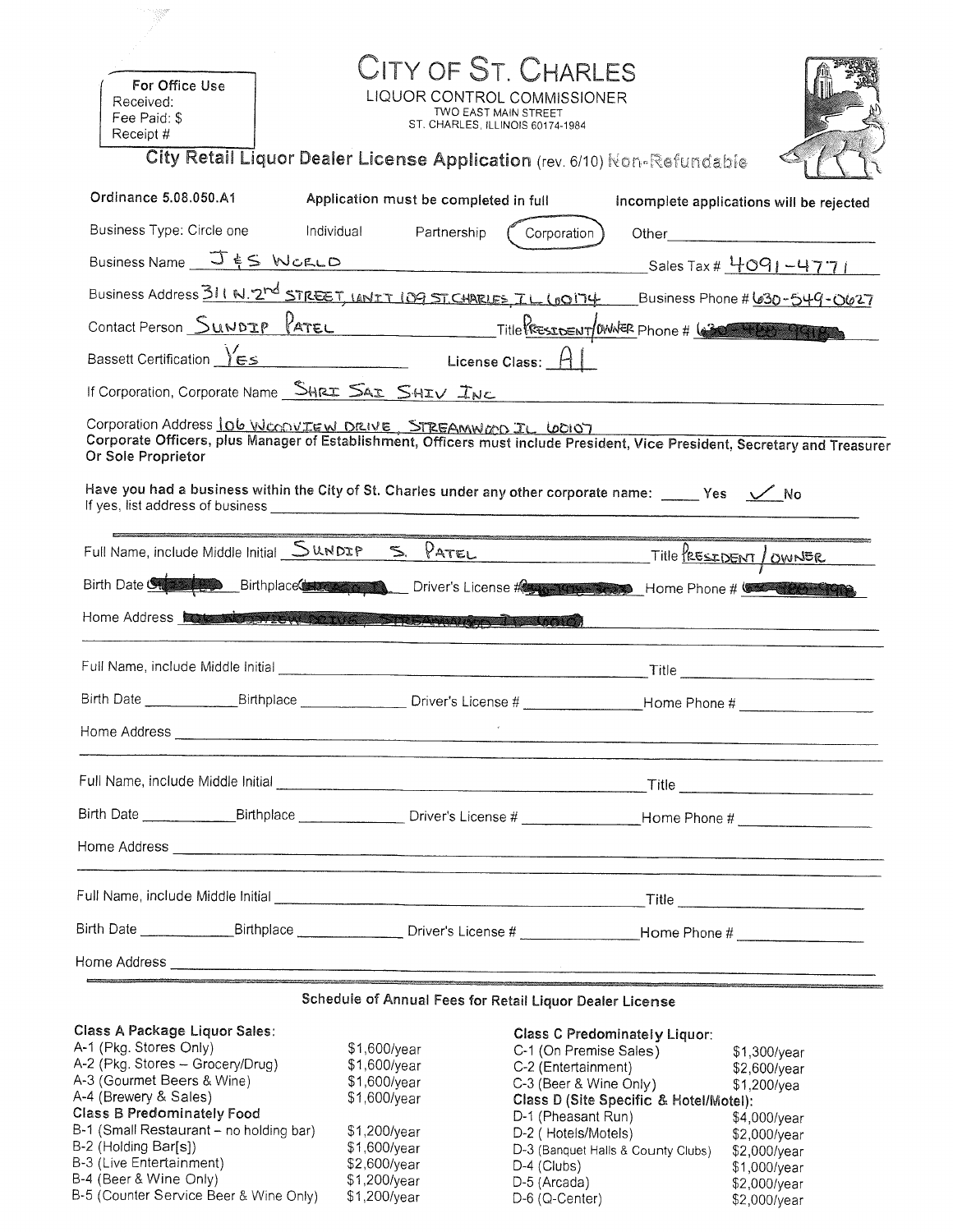## Police Department



# Memo

| Date: 10/22/2012                                    |
|-----------------------------------------------------|
| To: Commander Jerry Gatlin #315                     |
| From: Detective Andrew Lamela #340 $\bigotimes$ 340 |
| Re: Sundip Patel / J & S World Liquors              |

The purpose of this memo is to document the background investigation of Sundip Patel pursuant to his application for a Class A1 liquor license.

# APPLICANT:

Patel, Sundip S.



- Mr. Patel currently resides at the above address in Streamwood, Illinois. The ø Streamwood Police Department does not have any negative contacts with Mr. Patel.
- Mr. Patel is a U.S. Citizen and was born in Chicago, Illinois. (Service 1996) Mr.  $\bullet$ Patel does possess a valid Illinois Driver's License Champers 2008. Mr. Patel does not possess a FOID Card. Mr. Patel provided me with a copy of his Illinois Driver's License and a copy of his passport. (See attached documents)
- Mr. Patel was fingerprinted by our department on 10/17/2012.
- Mr. Patel stated that he has been employed with Payless Tobacco in Roselle, Illinois  $\bullet$ for the past 3 months. Mr. Patel advised that prior to working at Payless Tobacco, he helped his parents run a Hotel in Nebraska for 5 years. Mr. Patel advised that his parents owned a Super 8 Motel located at the state of the state of Nebraska. Mr. Patel advised that his parents sold the business in September of 2011.
- Mr. Patel is BASSET certified. (See attached copy of certification)  $\bullet$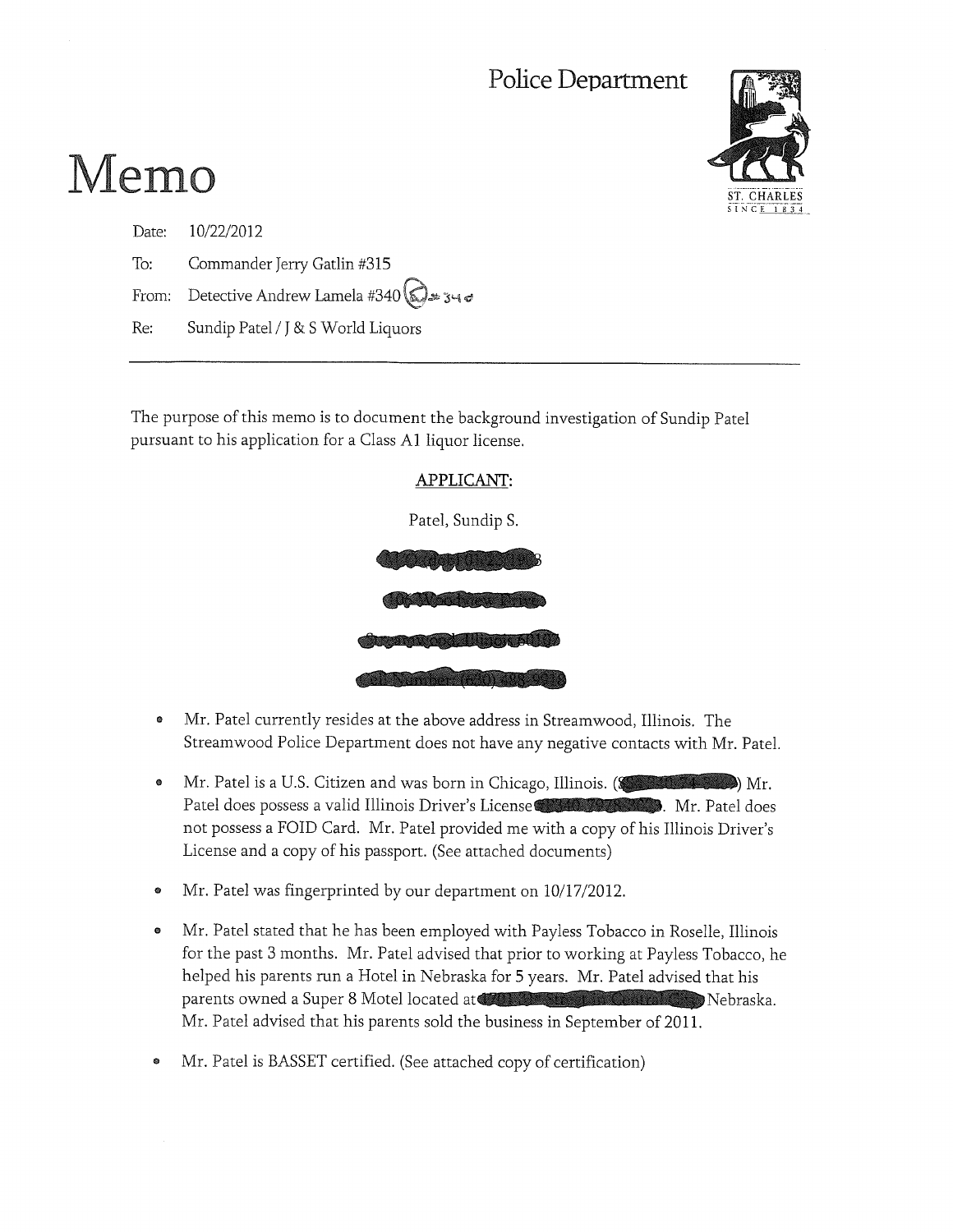- Mr. Patel stated that he has signed a lease for J & S World Liquors and provided a  $\bullet$ copy of the lease agreement with his application. (See attached documents) Mr. Patel stated that he signed a 5 year lease with a 5 year option. Mr. Patel stated that his monthly rental payment is Mr. Patel stated that he plans on taking over the business from the current owner in mid - November of 2012. Mr. Patel stated he would be the full time onsite managing J & S World Liquors and would not be hiring any employees for a few months. Mr. Patel stated that he has not yet purchased any product for the business. (Beer, wine, liquor, etc.) Mr. Patel stated that he would not be doing any renovations to the business. Mr. Patel stated that beside of selling beer, wine and liquor, he would also be selling deli style sandwiches, milk, bread and snacks.
- J & S World Liquors is located at 311 N. 2<sup>nd</sup> Street Unit #109 in St. Charles, Illinois. The business is located on the south end of the strip mall. The front door faces east toward N.  $2^{nd}$  Street. There is a sign located on the business "J & S World Liquors. The business consists of 2,840 square feet.
- Mr. Patel has no known criminal history.  $\bullet$
- Mr. Patel does not have any negative contacts through our department's New World System, which also includes the Geneva Police Department and the Batavia Police Department's records. I contacted the Merrick County Sheriff's Office in Central City, Nebraska and they advised that have no negative contacts with Mr. Patel.
- Mr. Patel has never been involved in any civil law suits through CLEAR Thomson  $\bullet$ Reuter. (Clear Thomson Reuter is a Law Enforcement search engine)
- NOTE: Mr. Patel's Criminal History is pending receipt of conviction from the Illinois State Bureau of Identification.

This concludes this background investigation.

Detective Andrew Lamela #340

Jan 2 Janh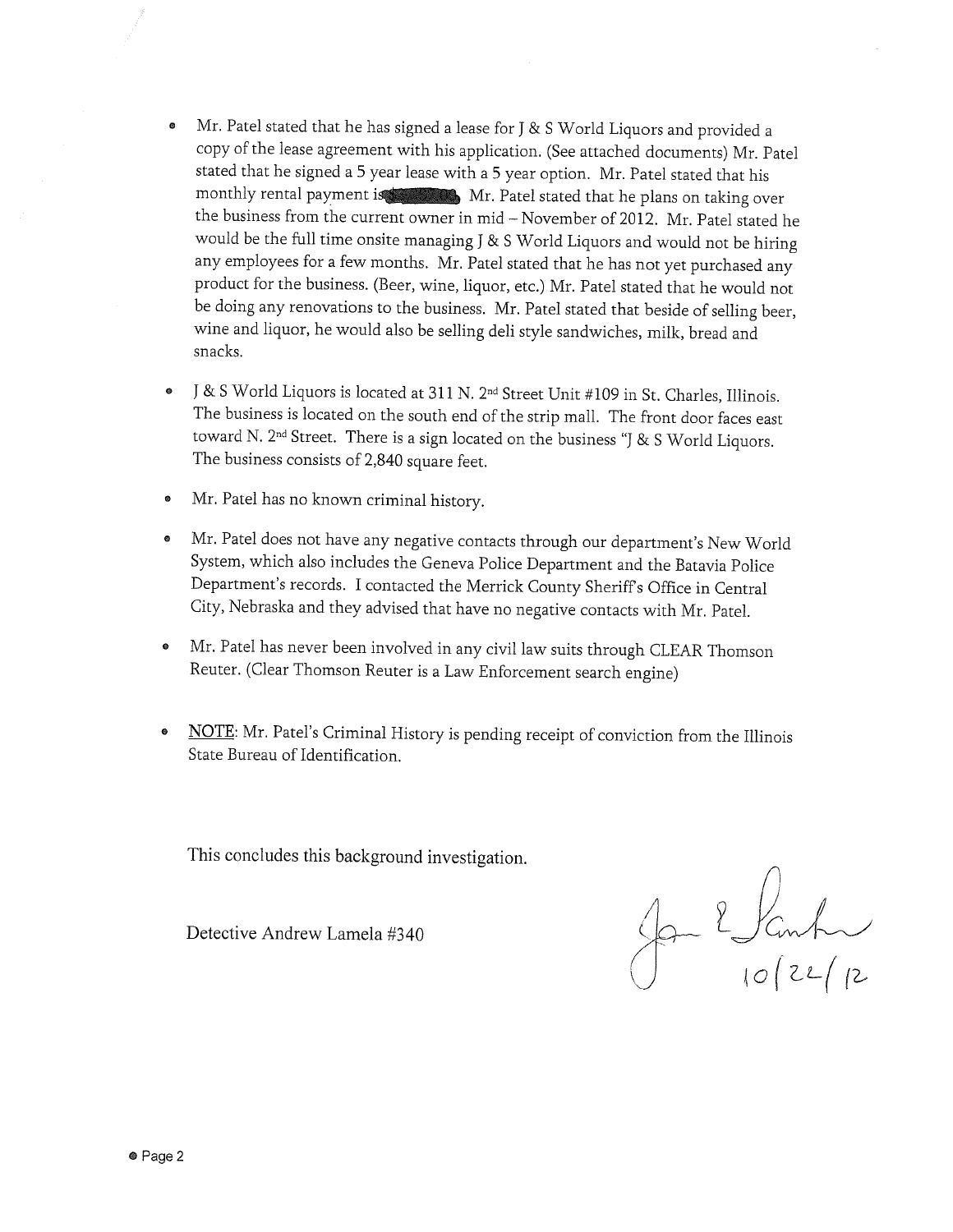|                                                                                                                                                                                                                        |                                 |               | <b>AGENDA ITEM EXECUTIVE SUMMARY</b>              |                     |                                                                                                                                                                                                                                                                                                                                                                    |
|------------------------------------------------------------------------------------------------------------------------------------------------------------------------------------------------------------------------|---------------------------------|---------------|---------------------------------------------------|---------------------|--------------------------------------------------------------------------------------------------------------------------------------------------------------------------------------------------------------------------------------------------------------------------------------------------------------------------------------------------------------------|
|                                                                                                                                                                                                                        | Title:                          |               | Bar & Grill, $12 \text{ N } 3^{\text{rd}}$ Street |                     | Consideration of request to amend occupancy capacity of Alibi                                                                                                                                                                                                                                                                                                      |
| ST. CHARLES<br><b>SINCE 1834</b>                                                                                                                                                                                       | Presenter:                      | Mayor DeWitte |                                                   |                     |                                                                                                                                                                                                                                                                                                                                                                    |
| Please check appropriate box:                                                                                                                                                                                          |                                 |               |                                                   |                     |                                                                                                                                                                                                                                                                                                                                                                    |
| X                                                                                                                                                                                                                      | Government Operations (11/5/12) |               |                                                   | Government Services |                                                                                                                                                                                                                                                                                                                                                                    |
|                                                                                                                                                                                                                        | Planning & Development          |               |                                                   | City Council        |                                                                                                                                                                                                                                                                                                                                                                    |
| Public Hearing                                                                                                                                                                                                         |                                 |               |                                                   |                     |                                                                                                                                                                                                                                                                                                                                                                    |
|                                                                                                                                                                                                                        |                                 |               |                                                   |                     |                                                                                                                                                                                                                                                                                                                                                                    |
| <b>Estimated Cost:</b>                                                                                                                                                                                                 |                                 |               | Budgeted:                                         | <b>YES</b>          | N <sub>O</sub>                                                                                                                                                                                                                                                                                                                                                     |
| If NO, please explain how item will be funded:                                                                                                                                                                         |                                 |               |                                                   |                     |                                                                                                                                                                                                                                                                                                                                                                    |
| <b>Executive Summary:</b><br>capacity of 295 people (18 employees are included in this count).<br>to be the maximum allowed for his establishment - 427 that was originally set by the St. Charles Fire<br>Department. |                                 |               |                                                   |                     | On February 6, 2012 Mr. Richard Simpson of Alibi Bar & Grill, 12 N 3 <sup>rd</sup> Street, St. Charles was granted a Class<br>B3 liquor license. One of the stipulations to his license was that his establishment be limited to an occupancy<br>Mr. Simpson is requesting that the City Council consider lifting the occupancy restriction and allow the capacity |
| <b>Attachments:</b> (please list)                                                                                                                                                                                      |                                 |               |                                                   |                     |                                                                                                                                                                                                                                                                                                                                                                    |
| Letter of Request                                                                                                                                                                                                      |                                 |               |                                                   |                     |                                                                                                                                                                                                                                                                                                                                                                    |
| Seating Chart                                                                                                                                                                                                          |                                 |               |                                                   |                     |                                                                                                                                                                                                                                                                                                                                                                    |
| Recommendation / Suggested Action (briefly explain):                                                                                                                                                                   |                                 |               |                                                   |                     |                                                                                                                                                                                                                                                                                                                                                                    |
| Consider the request from Mr. Simpson and provide direction to the Liquor Commissioner.                                                                                                                                |                                 |               |                                                   |                     |                                                                                                                                                                                                                                                                                                                                                                    |
|                                                                                                                                                                                                                        |                                 |               |                                                   |                     |                                                                                                                                                                                                                                                                                                                                                                    |
|                                                                                                                                                                                                                        |                                 |               |                                                   |                     |                                                                                                                                                                                                                                                                                                                                                                    |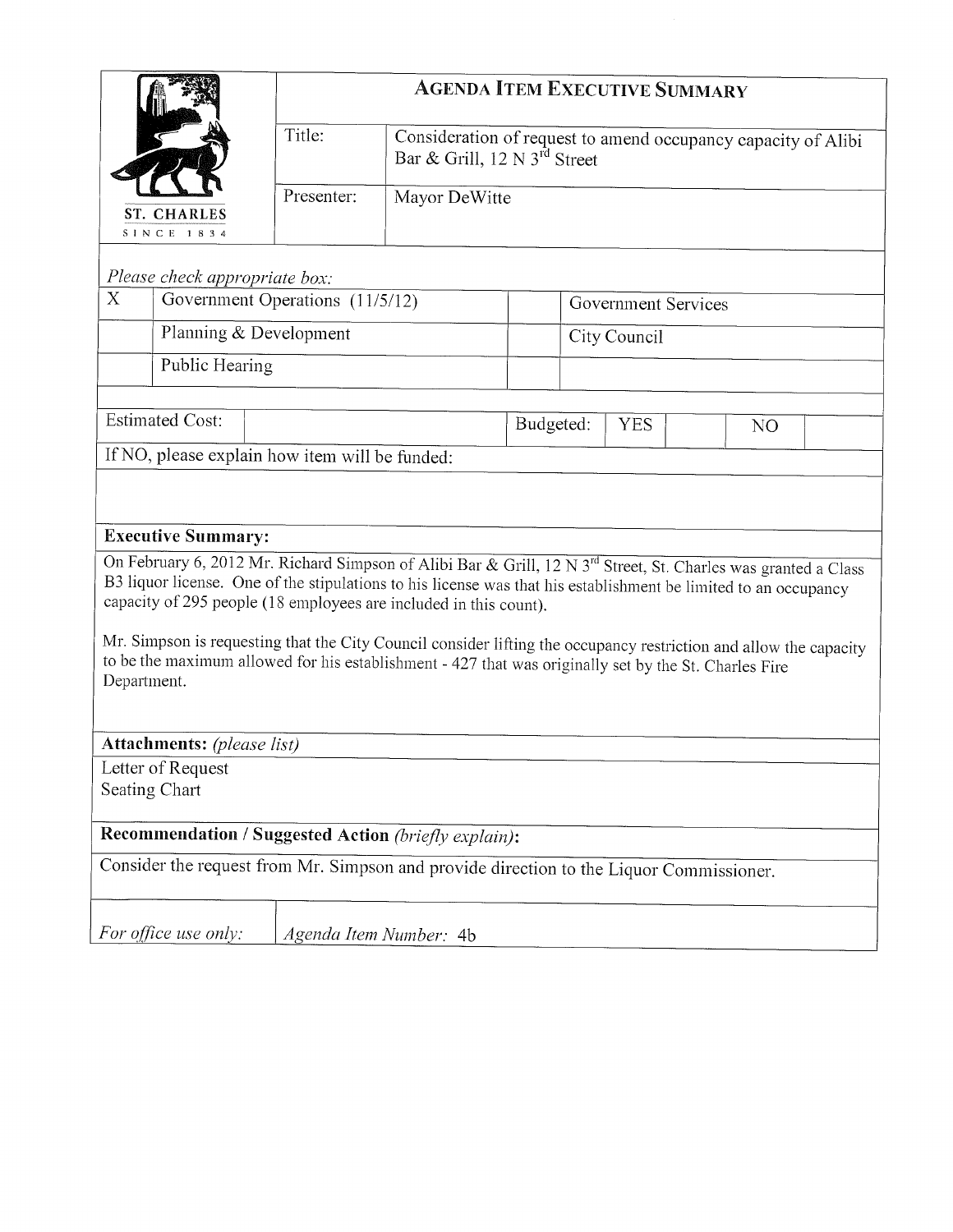

Attn: Mr. Donald Dewitt Mayor, City of St. Charles

Occupancy Re:

 $295$ tar

As agreed the occupancy was set at 297. At this time I would like to request that the occupancy be reset to the max occupancy set by the City of St. Charles Fire Department.

Thank you very much for your consideration.

Sincerely, Rich Shopan Rich Simpson Owner Alibi Bar & Grill (630) 205-5637 rich@ouralibi4u.com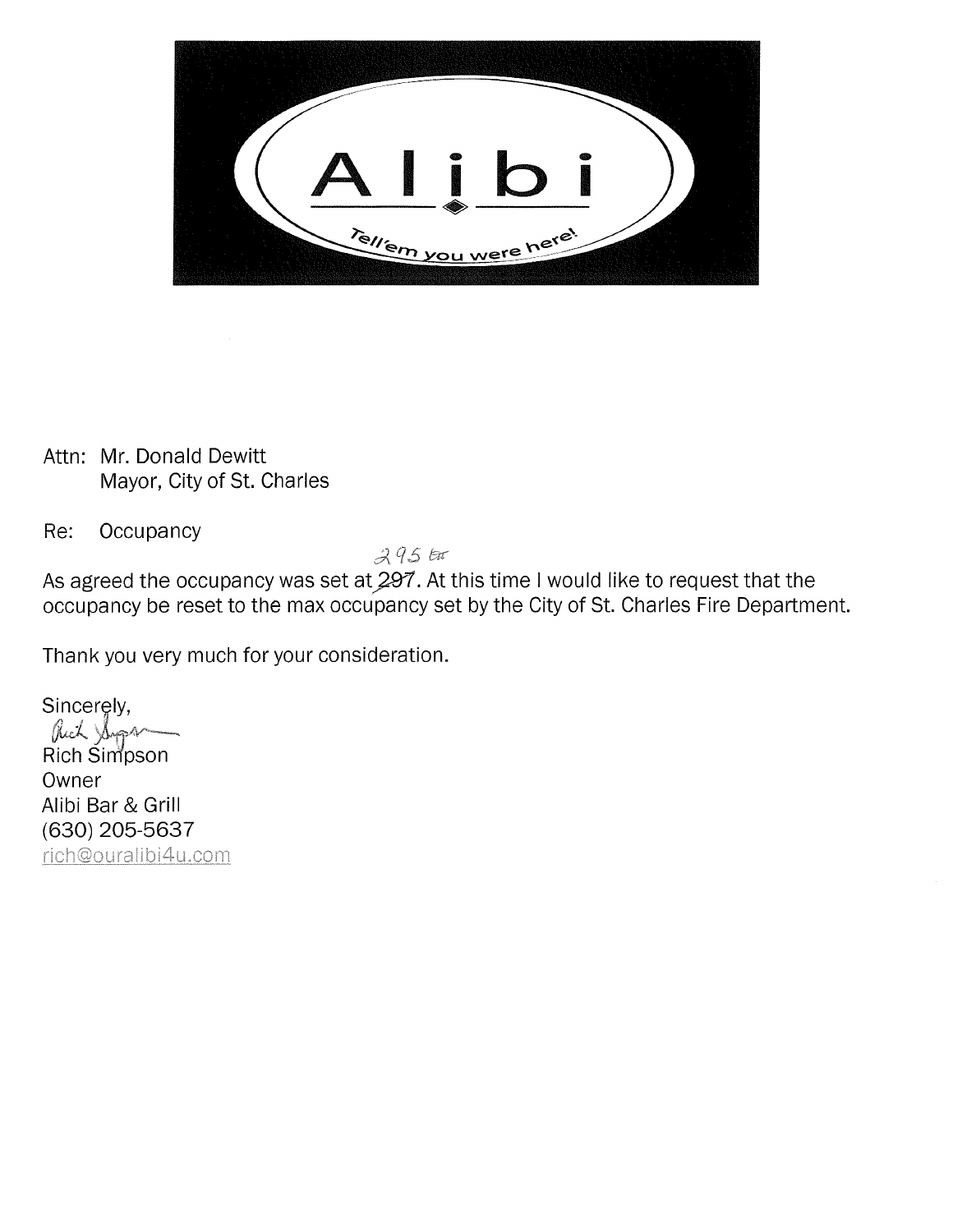

REVISED 2/9/12

b.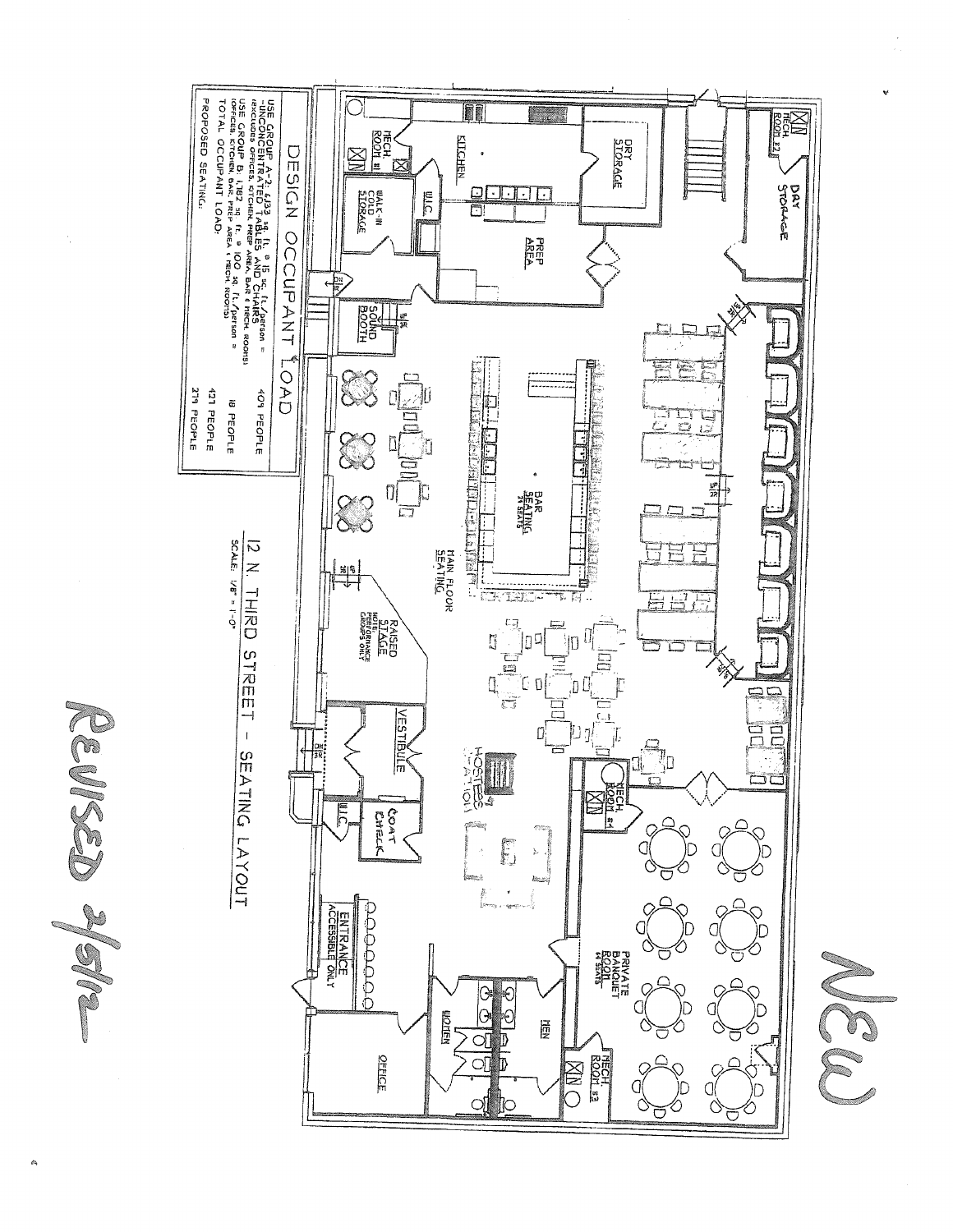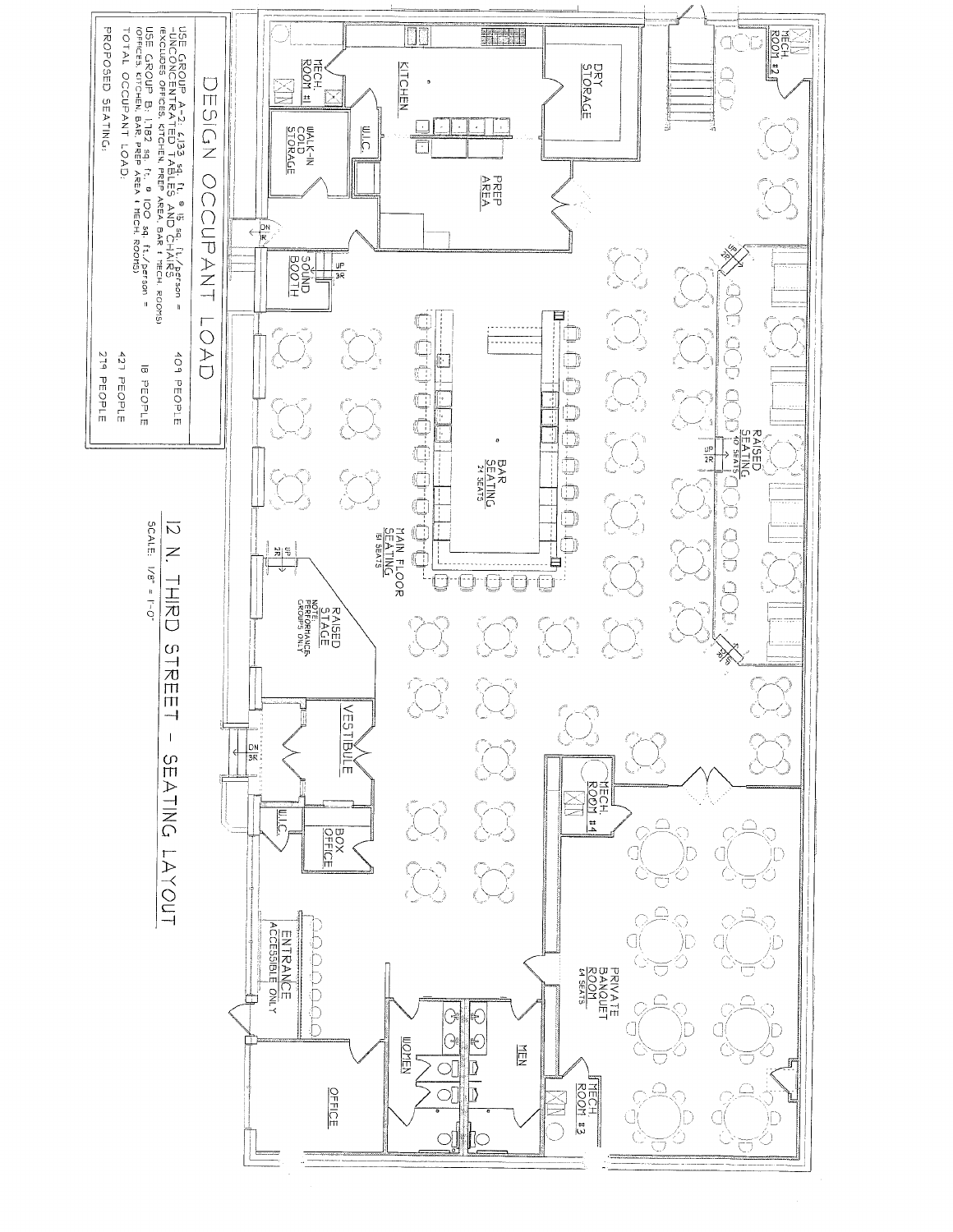|                               | <b>AGENDA ITEM EXECUTIVE SUMMARY</b> |                                                                                                                                           |  |  |  |  |
|-------------------------------|--------------------------------------|-------------------------------------------------------------------------------------------------------------------------------------------|--|--|--|--|
|                               | Title:                               | Recommendation to approve an Ordinance Authorizing the<br>Redemption of Certain Maturities Special Service Area Number 21<br><b>Bonds</b> |  |  |  |  |
| ST. CHARLES<br>SINCE 1834     | Presenter:                           | Chris Minick, Finance Director                                                                                                            |  |  |  |  |
| Please check appropriate box: |                                      |                                                                                                                                           |  |  |  |  |

#### $X$ Government Operations (11/05/12) Government Services Planning & Development City Council Public Hearing

**Estimated Cost:** \$875,000 Budgeted: **YES** NO  $\boldsymbol{\mathrm{X}}$ If NO, please explain how item will be funded:

Redemption will be accomplished with Bond Project Funds on hand. There will be no budget impact.

## **Executive Summary:**

We are seeking to redeem (call) certain maturities of the City's bonds related to Special Service Area 21 (SSA 21) located generally at the NE corner of Rte. 64 and Kirk Rd. The projects related to the establishing of the SSA have been completed and no future projects related to the SSA are currently planned.

In order to maintain the tax exemption of the issue, we have certain limited options of how to expend the remaining proceeds. Staff is recommending that the City redeem certain future maturities to shorten the life of the SSA and to minimize the interest cost on the bonds to the extent possible. It is estimated that this action will shorten the life of the SSA by approximately 3 years and save approximately \$58,000 annually in interest costs through the new maturity date of the bonds in 2025. The total savings (including the \$875,000 principal reduction from calling the bonds) approximate \$1,700,000 through 2025.

It is important to note that these savings apply to the SSA only, and that the savings apply to the commercial properties contained in the SSA, not to the general taxpayer of the City or to the City's general operating tax rate.

| <b>Attachments:</b> (please list) |                                                                                                 |
|-----------------------------------|-------------------------------------------------------------------------------------------------|
| Ordinance                         |                                                                                                 |
| Debt Service Comparison           |                                                                                                 |
|                                   | <b>Recommendation / Suggested Action (briefly explain):</b>                                     |
| Service Area Number 21 Bonds.     | Recommendation to approve an Ordinance Authorizing the Redemption of Certain Maturities Special |
| <i>For office use only:</i>       | Agenda Item Number: 5a                                                                          |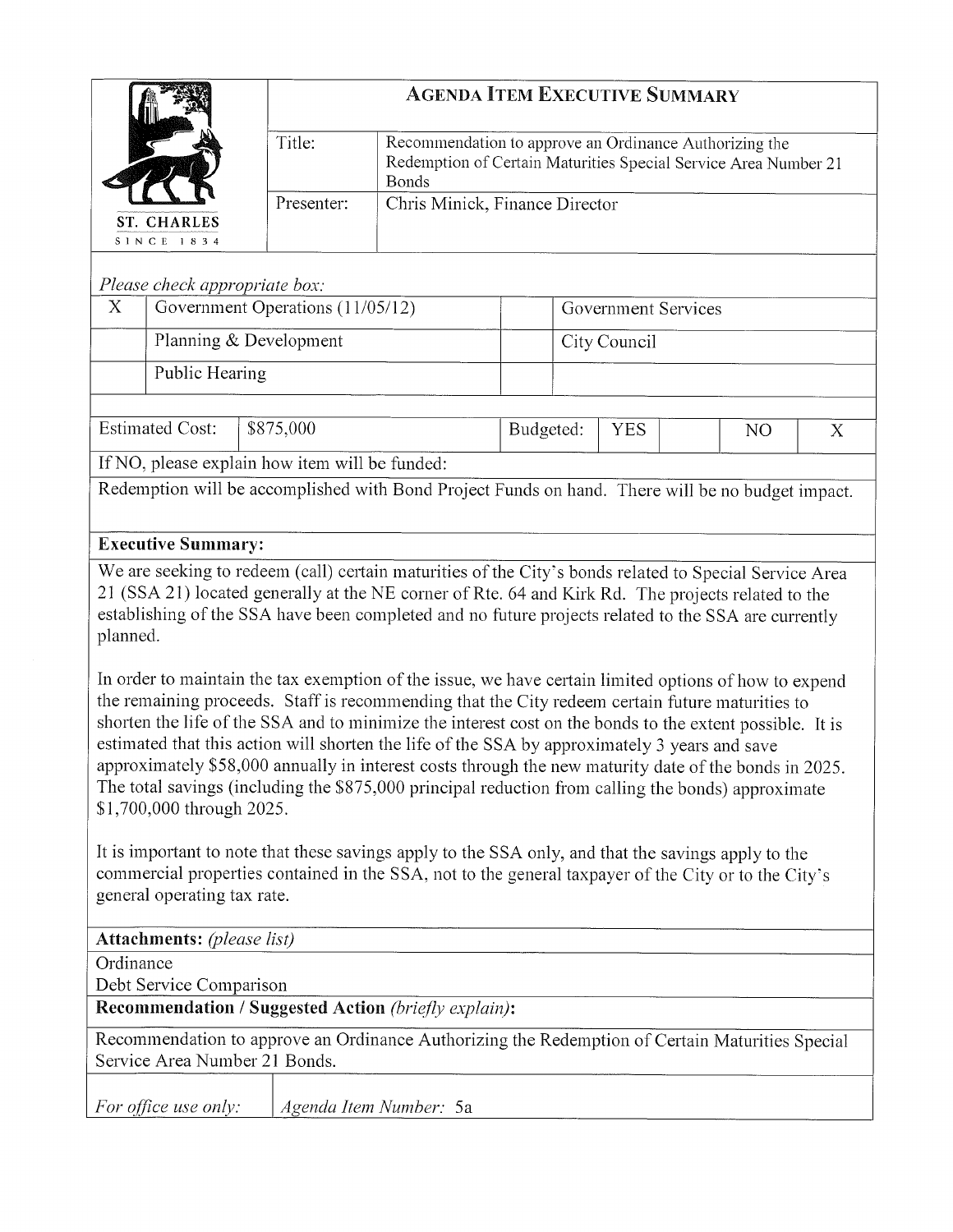**City of St. Charles, Illinois** Ordinance No.

## An Ordinance Authorizing the Redemption of Certain Maturities of the City of St. Charles, Kane and Du Page Counties, Illinois Special Service Area Number 21 Bonds and Other Matters Related Thereto

WHEREAS, pursuant to Ordinance No. 1998-M-115 (the "Bond Ordinance"), the City of

St. Charles, Kane and DuPage Counties, Illinois (the "City") has previously issued its \$3,705,000

Special Service Area Number 21 Bonds (the "Bonds"); and,

WHEREAS, the Redemption Account of the Bond Fund currently has \$875,762.81 on

deposit, which funds are to be used, to the extent practicable, to redeem Bonds; and,

WHEREAS, it is in the best interest of the City and its residents that \$875,000 of the

Bonds be redeemed.

NOW, THEREFORE, BE IT ORDAINED by the City Council of the City of St. Charles,

Kane and Du Page Counties, Illinois, as follows:

Incorporation of Preambles. The Preambles of this Ordinance are hereby Section 1. incorporated into this text as if set out herein in full.

Section 2. Authorization of the Redemption of a Portion of the Bonds. The

following Bonds are hereby called for redemption, and shall be redeemed, on January 15, 2013:

| Maturity      | Principal Amount |
|---------------|------------------|
| March 1, 2025 | \$100,000        |
| March 1, 2026 | \$240,000        |
| March 1, 2027 | \$260,000        |
| March 1, 2028 | \$275,000        |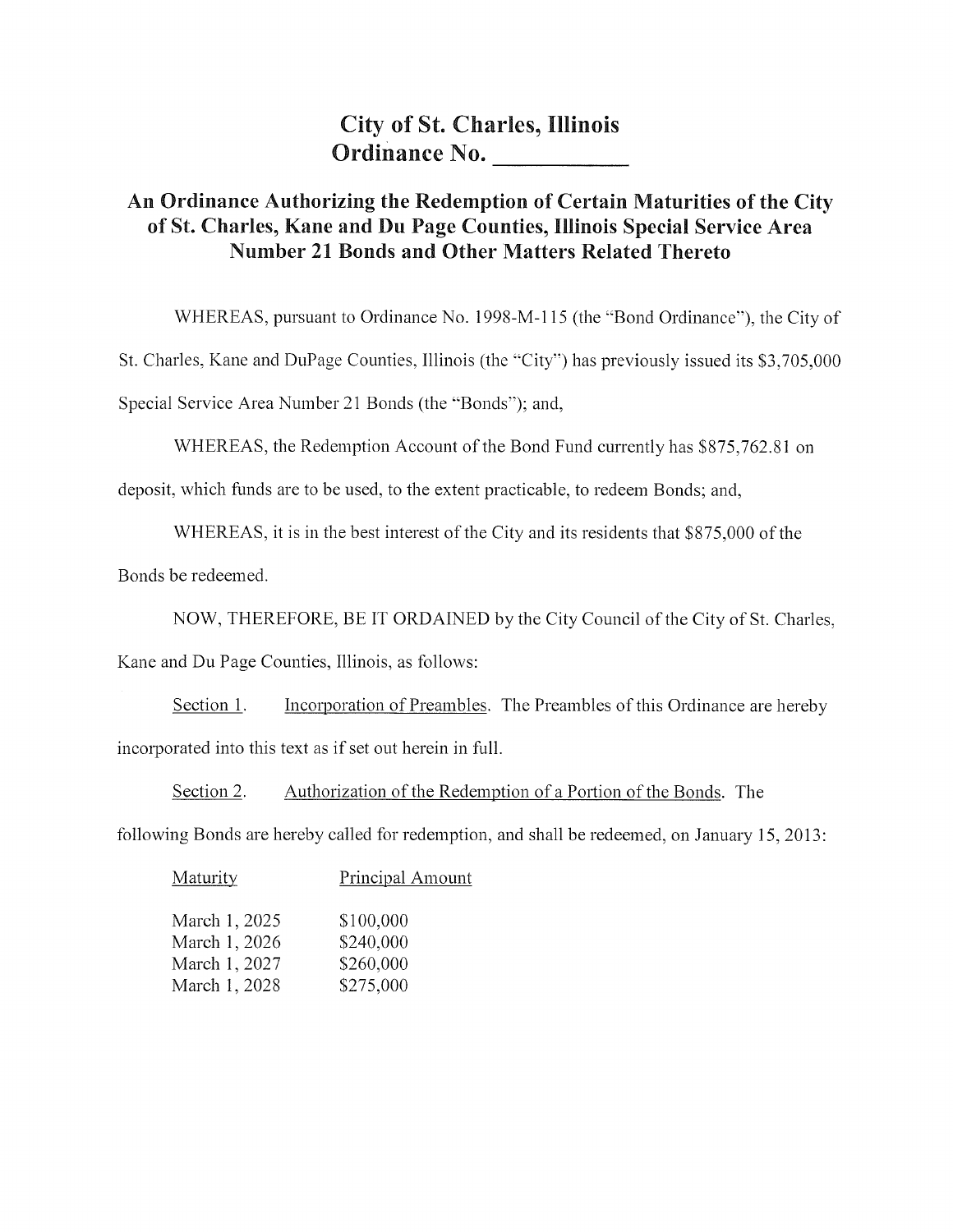Ordinance No. Page 2

The Trustee (as defined in the Bond Ordinance) is hereby notified of such redemption and directed to give official notice of such redemption on behalf of the City pursuant to the terms and provisions of the Bond Ordinance.

Section 3. Filing of Ordinance; Other Actions. The City's Director of Finance is hereby directed to provide the Trustee with a certified copy of this Ordinance and to take such further actions as are necessary to accomplish the redemption of the Bonds.

Section 4. Abate Taxes. After the Bond redemption, the City Treasurer and the City's Director of Finance shall file a certified copy of this Ordinance with the County Clerk of Kane County, Illinois, as tax extension officer for all of the land located with said Area, along with a Certificate of Tax Abatement to abate the special service area taxes represented by the redeemed Bonds, this Ordinance being full and complete authority for such abatement.

Section 5. Superseder and Effective Date. All ordinances, orders and resolutions and parts thereof in conflict herewith be and the same are hereby superseded, and this Ordinance be in full force and effect forthwith upon its passage and approval as provided by law.

PRESENTED to the City Council of the City of St. Charles, Kane and DuPage Counties, Illinois, this day of November, 2012.

PASSED by the City Council of the City of St. Charles, Kane and DuPage Counties, Illinois, this day of November, 2012.

APPROVED by the Mayor of the City of St. Charles, Kane and DuPage Counties, Illinois, this day of November, 2012.

Mavor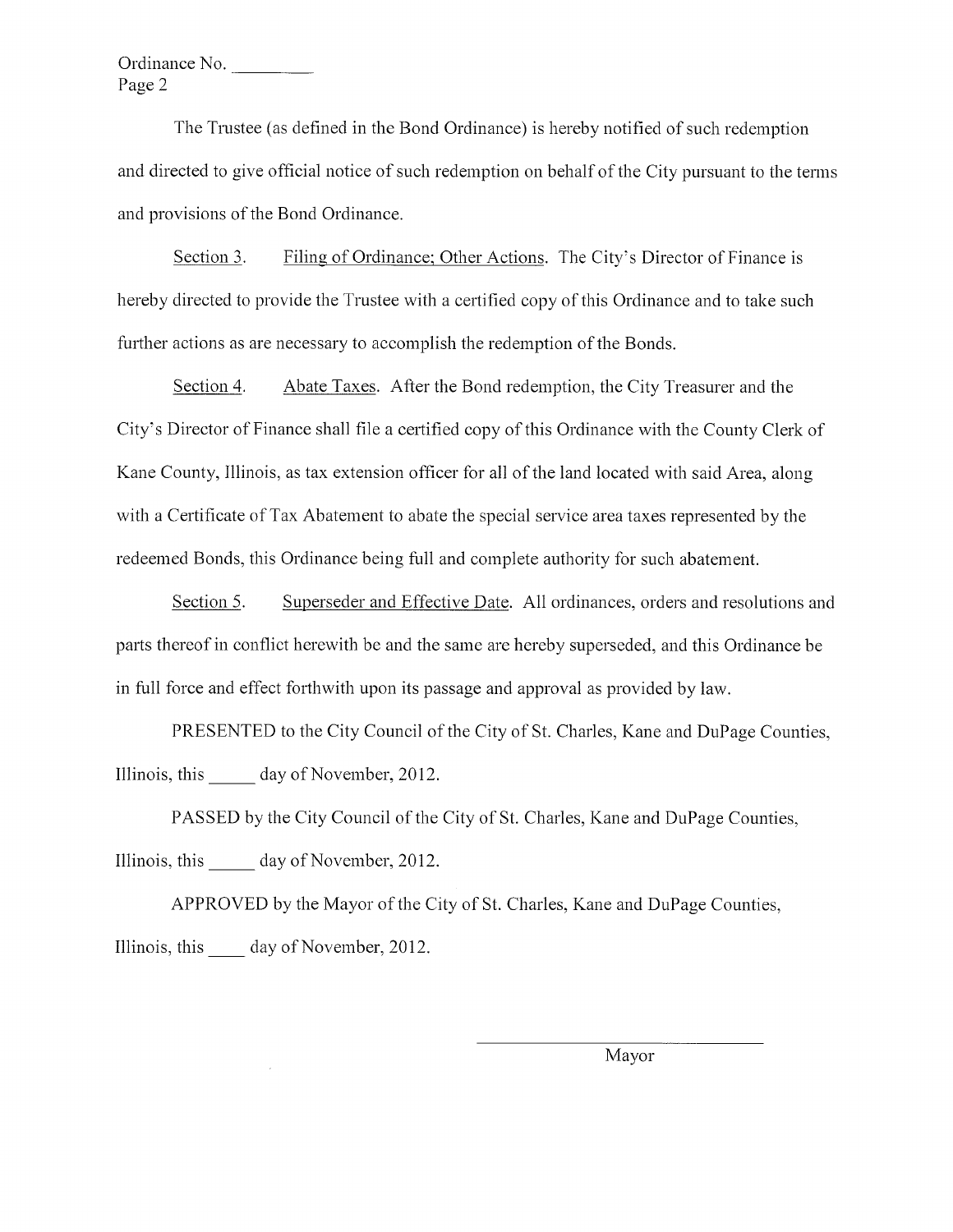Ordinance No. Page 3

ATTEST:

City Clerk

COUNCIL VOTE:

 $Ayes:$ 

Absent:

Abstain:

## APPROVED AS TO FORM:

City Attorney

 $\text{DATE:}\qquad \qquad \overbrace{\qquad \qquad }^{L}$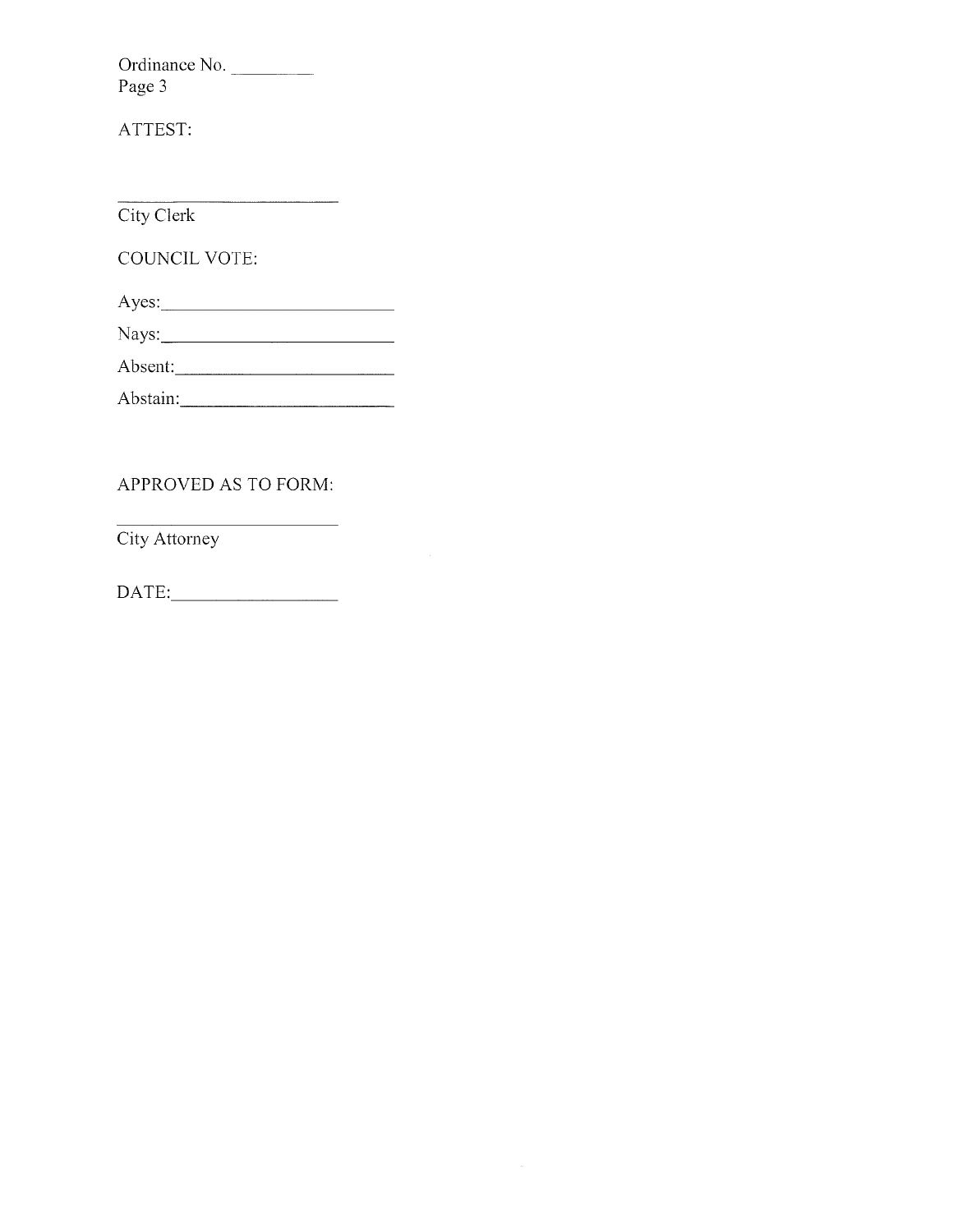## **City of St Charles SSA 21** Comparison between Original Debt Service and Debt Service after Bond Call October, 2012

|             | Original           | Debt Service           |                | <b>Annual</b>      |
|-------------|--------------------|------------------------|----------------|--------------------|
| Date        | Debt Service       | <b>After Bond Call</b> | <b>Savings</b> | <b>Savings</b>     |
| Mar 1, 2013 | 199,406.25         | 170,421.88             | 28,984.38      |                    |
| Sep 1, 2013 | 90,928.13          | 61,943.75              | 28,984.38      | 57,968.76          |
| Mar 1, 2014 | 200,928.13         | 171,943.75             | 28,984.38      |                    |
| Sep 1, 2014 | 87,284.38          | 58,300.00              | 28,984.38      | 57,968.76          |
| Mar 1, 2015 | 207,284.38         | 178,300.00             | 28,984.38      |                    |
| Sep 1, 2015 | 83,309.38          | 54,325.00              | 28,984.38      | 57,968.76          |
| Mar 1, 2016 | 213,309.38         | 184,325.00             | 28,984.38      |                    |
| Sep 1, 2016 | 79,003.13          | 50,018.75              | 28,984.38      | 57,968.76          |
| Mar 1, 2017 | 214,003.13         | 185,018.75             | 28,984.38      |                    |
| Sep 1, 2017 | 74,531.25          | 45,546.88              | 28,984.38      | 57,968.76          |
| Mar 1, 2018 | 219,531.25         | 190,546.88             | 28,984.38      |                    |
| Sep 1, 2018 | 69,728.13          | 40,743.75              | 28,984.38      | 57,968.76          |
| Mar 1, 2019 | 224,728.13         | 195,743.75             | 28,984.38      |                    |
| Sep 1, 2019 | 64,593.75          | 35,609.38              | 28,984.38      | 57,968.76          |
| Mar 1, 2020 | 229,593.75         | 200,609.38             | 28,984.38      |                    |
| Sep 1, 2020 | 59,128.13          | 30,143.75              | 28,984.38      | 57,968.76          |
| Mar 1, 2021 | 234,128.13         | 205,143.75             | 28,984.38      |                    |
| Sep 1, 2021 | 53,331.25          | 24,346.88              | 28,984.38      | 57,968.76          |
| Mar 1, 2022 | 243,331.25         | 214,346.88             | 28,984.38      |                    |
| Sep 1, 2022 | 47,037.50          | 18,053.13              | 28,984.38      | 57,968.75          |
| Mar 1, 2023 | 247,037.50         | 218,053.13             | 28,984.38      |                    |
| Sep 1, 2023 | 40,412.50          | 11,428.13              | 28,984.38      | 57,968.75          |
| Mar 1, 2024 | 255,412.50         | 226,428.13             | 28,984.38      |                    |
| Sep 1, 2024 | 33,290.63          | 4,306.25               | 28,984.38      | 57,968.76          |
| Mar 1, 2025 | 263,290.63         | 134,306.25             | 128,984.38     |                    |
| Sep 1, 2025 | 25,671.88          |                        | 25,671.88      | 154,656.26         |
| Mar 1, 2026 | 265,671.88         |                        | 265,671.88     |                    |
| Sep 1, 2026 | 17,721.88          |                        | 17,721.88      | 283,393.76         |
| Mar 1, 2027 | 277,721.88         |                        | 277,721.88     |                    |
| Sep 1, 2027 | 9,109.38           |                        | 9,109.38       | 286,831.26         |
| Mar 1, 2028 | 284,109.38         |                        | 284,109.38     | 284,109.38         |
|             | 4,614,568.85<br>\$ | 2,909,953.13           | 1,704,615.73   | \$<br>1,704,615.73 |